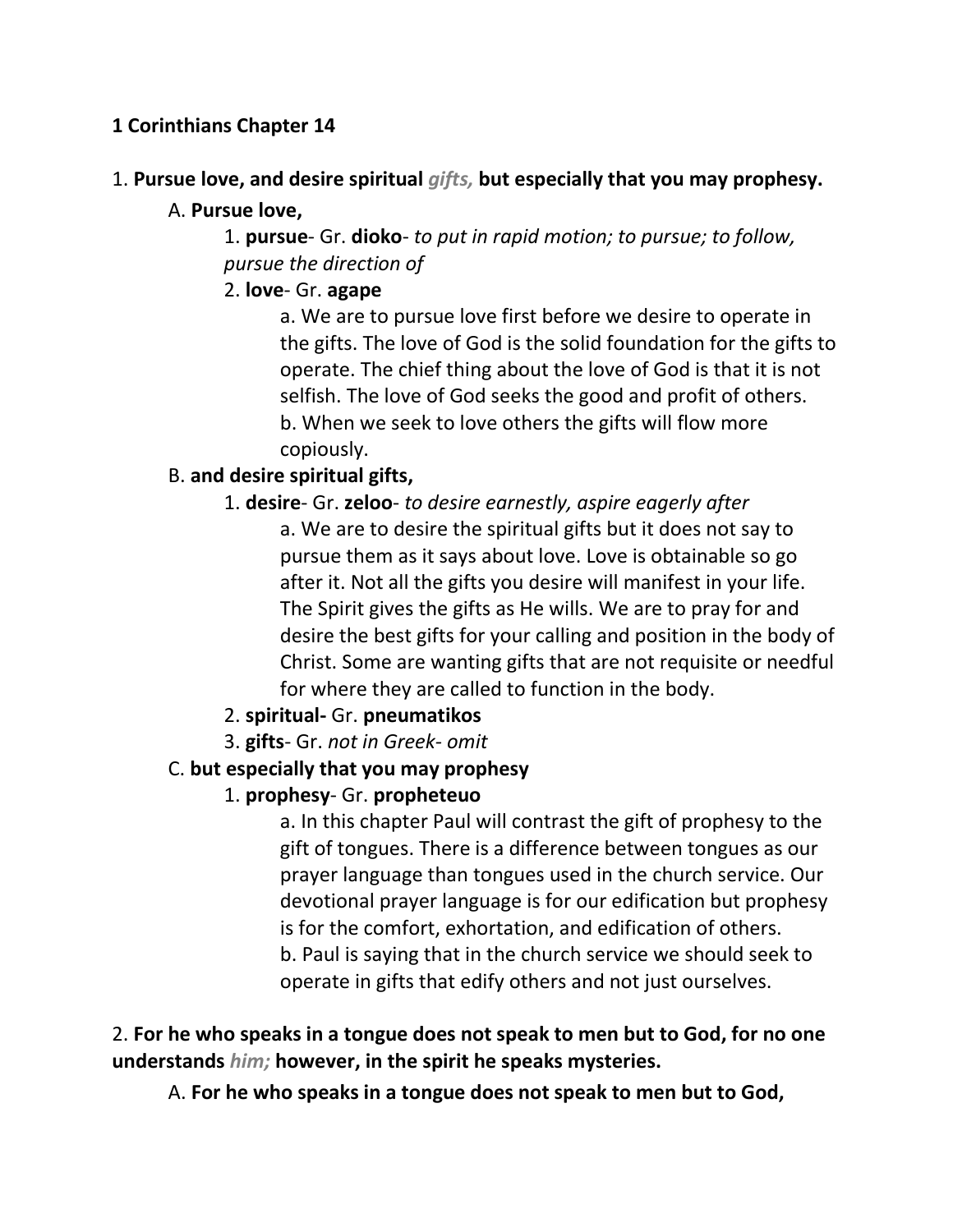#### 1. **speaks**- Gr. **laleo**

a. Notice we are the ones that speak in tongues. The Holy Spirit does not speak in tongues. We must yield to the Spirit of God and give voice to tongues by faith.

#### 2. **tongue**- Gr. **glossa**

a. Tongues are unique to this church age. They were not given in the times before Jesus died and rose again. This is the age of grace. I call tongues **grace prayer**. When we pray in tongues the Holy Spirit gives our spirit the words to pray according to the will of God every time. Rom. 8:27 You pray perfect prayers by the aid and help of the Holy Spirit.

b. Under the Law there was 613 commands. Not one of them was to pray. The Law depended upon you alone. Prayer is dependence on God and receiving His aid. They did not pray in tongues under the Law. You got no help under the Law. Thank God that during this age of grace we have divine help in prayer. We often do not know how to pray over things, but the Holy Spirit does. He helps us pray perfect prayers in line with the will of God when we pray in tongues.

3. **to men**- Gr. **anthropos**- *general word for mankind- male and female*

> a. Here we see that the unknown tongue Paul is referring to here is the private prayer language that comes with being baptized in the Holy Spirit. The gift of tongues used in the church service is to give a message that is speaking to the people and is interpreted. It is a message from God to the church. This tongue spoken of in this verse is us speaking to God and not to men.

b. Tongues as a prayer language is available to all believers, however, tongues to be used to give messages in church is not a gift for everyone. Acts 2:4, 39, 1 Cor. 12:30

c. Notice that in Acts 2:4 all of the 120 spoke in tongues. This was them being baptized in the Holy Spirit with the evidence of speaking in tongues. This is for every believer. They all received their prayer language. However, the gift of tongues to be operated in the church services is not a gift everyone operates in. 1 Cor. 12:30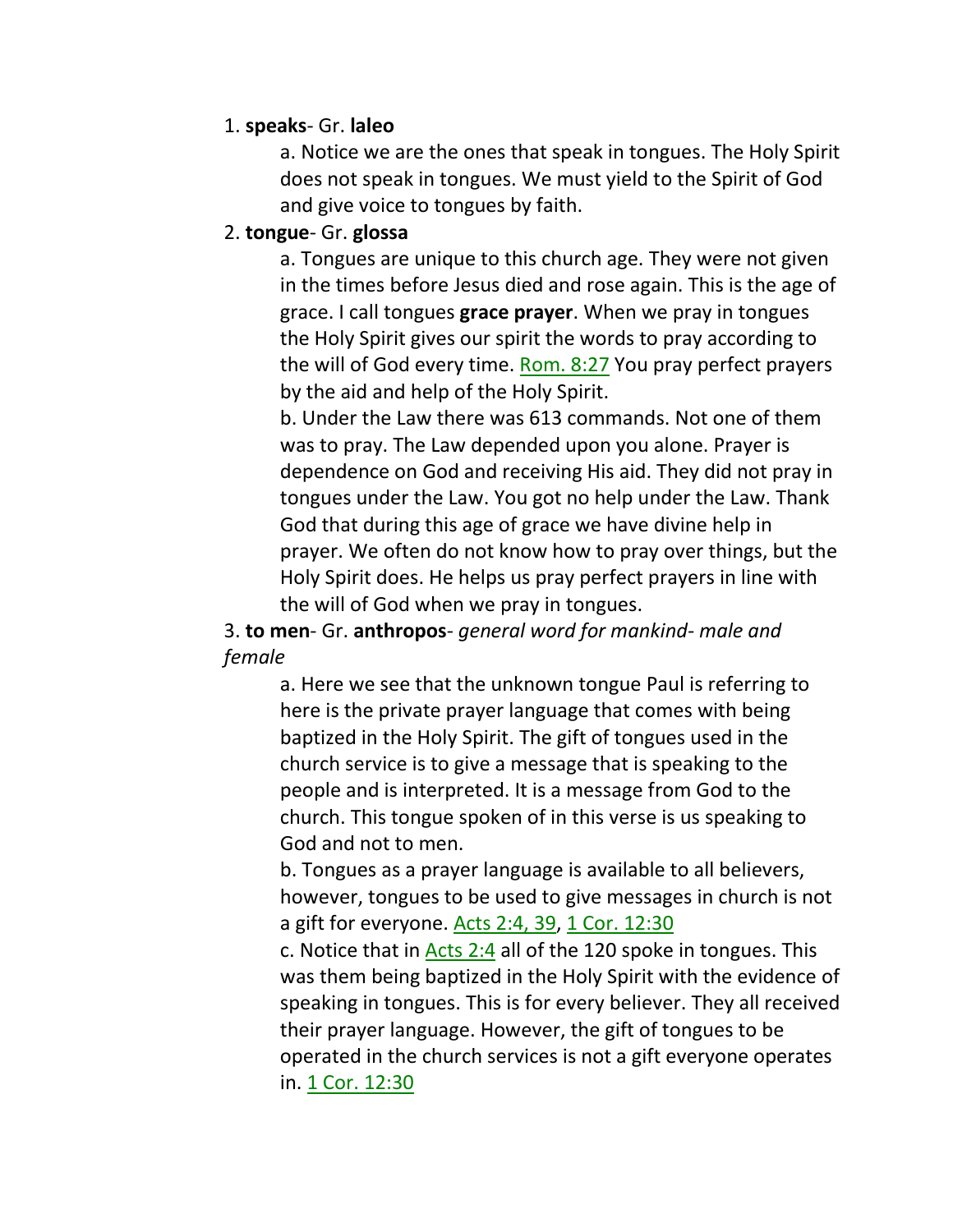d. In Mark 16:17 Jesus said that those who **believe on my name will speak with new tongues**. This is referring to the prayer language that accompanies the baptism in the Holy Spirit. It is for all who believe in Jesus' name. However, giving messages in tongues for the church is not given for everyone to operate in.

### 4. **to God**

### B. **for no one understands him;**

## 1. **understands**- Gr. **akouo**- *to hear with understanding*

a. This is speaking of heavenly tongues [the tongues of angels]. This is not natural human languages [tongues of men]. No human understands heavenly tongues, even the person speaking. You can also speak in natural human languages [unknown to you] in tongues. This happened on the day of Pentecost. People from different nations heard the 120 disciples praying in tongues in their languages. Acts 2:8 They were speaking in natural languages unknown to them. They were not preaching to the crowd. They were praising and magnifying God. That is what our private prayer language is for.

### C. **however in the spirit he speaks mysteries**

## 1. **spirit**- Gr. **pneuma**

a. When we pray in tongues our spirit prays. Our prayer language is direct contact between our spirit and God.

### 2. **mysteries**- Gr. **musterion**

a. The words spoken to God are mysteries to the person who is speaking them.

b. These mysteries can be the truths of the Word of God or things that will occur in the future that are mysteries to us.

## 3. **But he who prophesies speaks edification and exhortation and comfort to men.**

## A. **prophesies**- Gr. **propheteuo**

a. This verse is the definition of the simple gift of prophecy. It does not contain any predictive future quality to it in itself. A word of wisdom can be added to prophecy however which does deal with the future. The simple gift of prophecy is inspired utterance that edifies,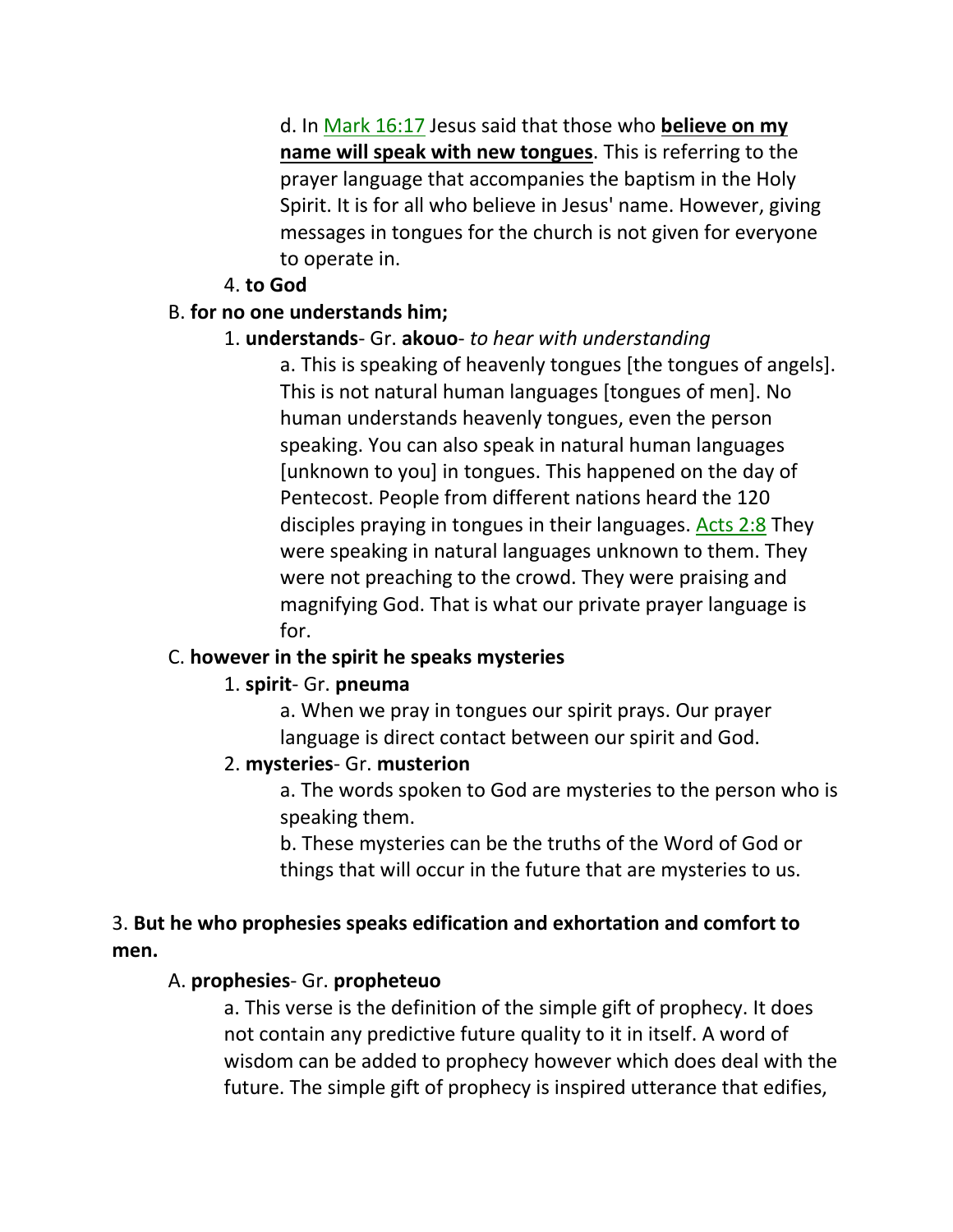exhorts, and comforts another.

b. What some Christians call prophecy isn't. If any so called "prophecy" does not edify, exhort, or comfort it is not NT prophecy. Some self-proclaimed profits style themselves after the OT prophets and prophesy doom, gloom, and judgement upon the church. This is not NT prophecy.

c. All Christians can prophesy, but not all Christians are prophets. A prophet has the gift of prophecy but also the revelation gifts- word of knowledge, word of wisdom, or discerning of spirits that accompany it.

### B. **speaks**- Gr. **laleo**

### C. **edification**- Gr. **oikodomeo**- *building up*

1. Some so called prophecy tears people down, it does not build them up.

### D. **exhortation**- Gr. **paraklesis**- to call near

1. Some so called prophecy does not call people nearer to God. It drives them away.

### E. **comfort**- Gr. **paramuthia**

1. Some so called prophecy does not comfort people. It causes them fear and unrest.

2. There is exhortation [same Greek word translated as consolation in the KJV] and comfort in Christ Jesus. Phil. 2:1 One of the ways He imparts this to believers is through the gift of prophecy.

## F. **men**- Gr. **anthropos**- *mankind*

## 4. **He who speaks in a tongue edifies himself, but he who prophesies edifies the church.**

### A. **He who speaks in a tongue edifies himself,**

1. **speaks**- Gr. **laleo**

## 2. **tongue**- Gr. **glossa**

a. This is your private personal prayer language.

## 3. **edifies**- Gr. **oikodomeo**

a. This is how we know that Paul is referring in this section of scripture to our prayer language and not the gift of tongues to be used in the church service. Tongues for the church service is one of the nine gifts of the Spirit. The nine gifts of the Spirit listed in 1 Cor. 12 are for the **profit of others** in the church, not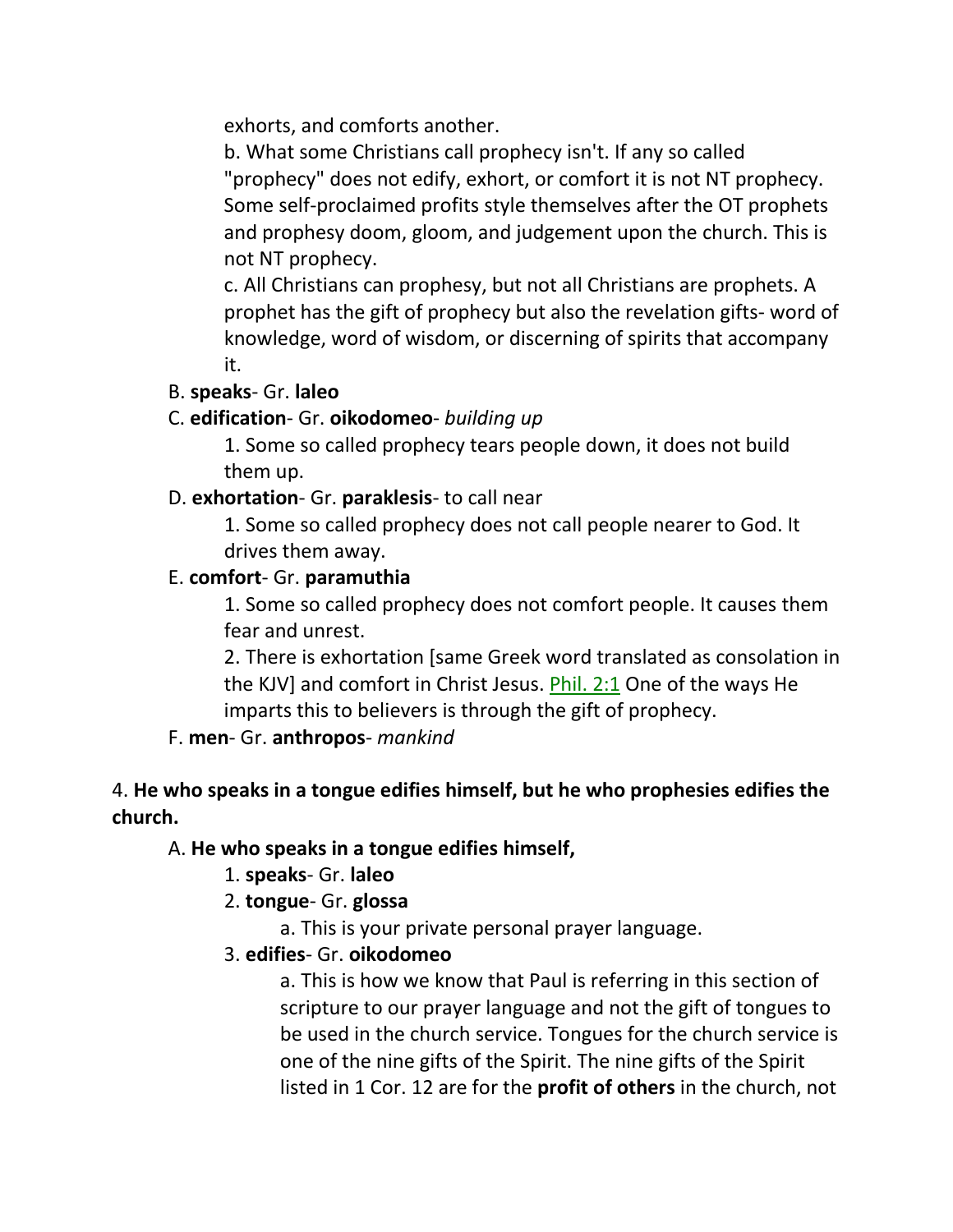just for you.  $1$  Cor. 12:7 Here, Paul says that our prayer language in tongues only edifies us and not the church. b. Praying in tongues as your prayer language builds you up. You might say in today's vernacular that it charges up your spiritual battery! Have you ever heard someone try to start up their car with a dead battery? It sounds like - click, click, click... That is how many Christians sound like when they try to serve God. They have run out of juice! Praying in tongues keeps your spiritual battery charged.

c. How many Christians do you think God wants to be edified? Yes, all of them! Therefore, God wants all believers to receive their prayer language in tongues which will edify them. God is not a respecter of persons. He does not want some special few to be edified and the others not. He wants everyone edified, therefore this type of tongues for a prayer language is for everybody! Acts 2:39, Mark 16:17

#### B. **but he who prophesies edifies the church.**

1. **prophesies**

a. Again, this is inspired utterance that edifies, exhorts, and comforts others.

2. **church**- Gr. **ekklesia**- *the called out ones*

5. **I wish you all spoke with tongues, but even more that you prophesied; for he who prophesies** *is* **greater than he who speaks with tongues, unless indeed he interprets, that the church may receive edification.** 

### A. **I wish you all spoke with tongues,**

1. **wish**- Gr. **thelo**- *to will or desire*

a. Paul wanted all the Corinthians to speak in tongues as a prayer language. This is God's desire as well. Even though this is made available to all who believe in Jesus' name, unfortunately, as it was in Paul's day there are many today that will not receive this gift. Many Christians today do not pray in tongues. Some have not been taught that it is available for them. Other have received teaching against it. Some even have been taught that speaking in tongues is of the devil! You can prove it is not of the devil. You can go to any bar, dark alley, or evil place of business where Satan is running it and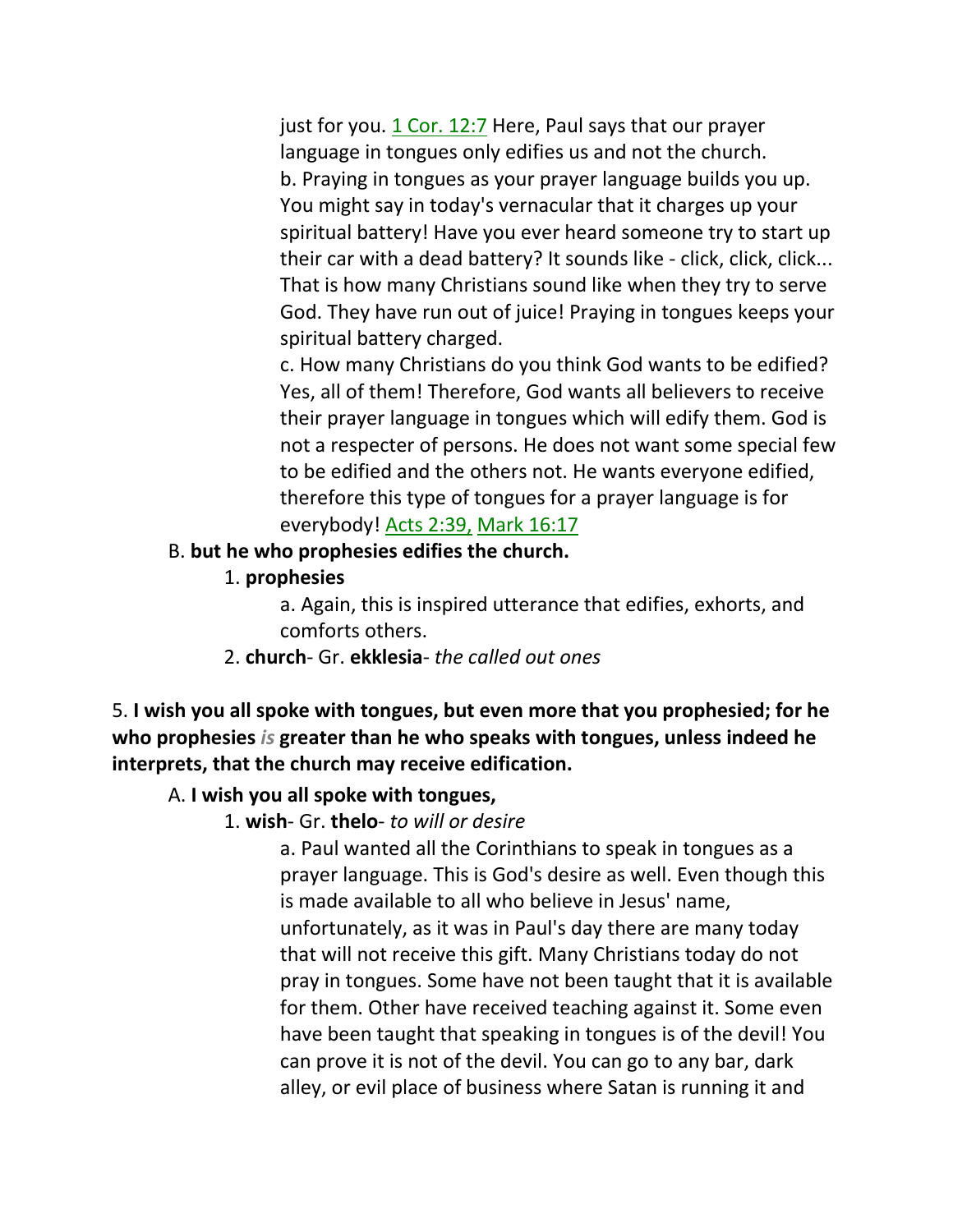you will never hear people praying in tongues there!

- 2. **spoke** Gr. **laleo**
- 3. **tongues**-Gr. **glossa**

a. Tongues as a prayer language.

### B. **but even more that you prophesied**;

### 1. **prophesied**

a. For edification, exhortation, and comfort of the church.

## C. **for he who prophesies is greater than he who speaks with tongues,**

## 1. **greater**- Gr. **meizon**

a. Prophecy is greater in edifying people than tongues is without interpretation. Tongues without interpretation only edifies the speaker. Prophecy edifies the entire church. b. The tongue loving Corinthians would be shocked to hear this! They prized speaking in tongues highest in priority.

## D. **unless indeed he interprets,**

1. **interprets**- Gr. **diermeneuo**- *to unfold the meaning of what is said, explain, expound*

a. Interpretation of tongues is not the word for word translation of tongues. It is an interpretation of what was said. b. Tongues is like having a nickel. Prophecy is like having a dime. Prophecy is greater than tongues if it is not interpreted because the church is left not understanding what was said. However, interpretation of tongues is like having another nickel. When you add up tongues and interpretation of tongues it equals the same amount as prophecy.

# E. **that the church may receive edification**

# 1. **church**

a. Oh, if only the average church service had the spiritual gifts in manifestation it would greatly help the saints. However, most churches don't allow for the move of the Spirit and the gifts of the Holy Spirit. Most churches don't even have altar calls for salvation any more. The church is lacking without the move of the Spirit and His gifts.

# 2. **receive**- Gr. **lambano**

## 3. **edification**- Gr. **oikodomeo**- *to build up*

a. The church receives edification through the Word of God taught but also by the gifts of the Spirit released. In most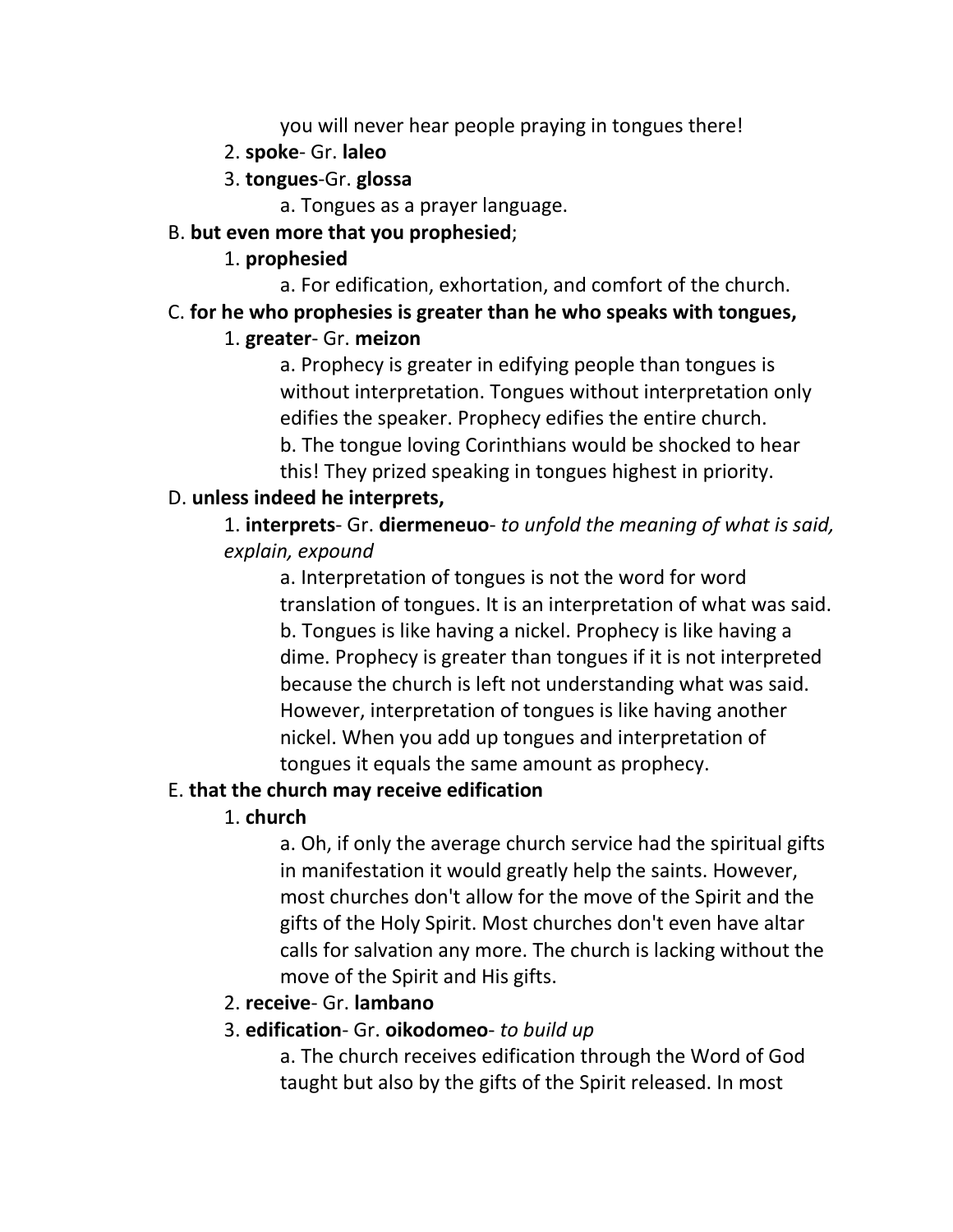churches the spiritual gifts of  $1$  Cor. 12 are not released. Therefore many churches are weak and broken down.

6. **But now, brethren, if I come to you speaking with tongues, what shall I profit you unless I speak to you either by revelation, by knowledge, by prophesying, or by teaching?** 

A. **But now -** Gr. **de nuni-** *and now*

B. **brethren,**

#### C. **if I come to you speaking with tongues,**

#### 1. **come**- Gr. **erchomai**

- 2. **speaking** Gr. **laleo**
- 3. **tongues** Gr. **glossa**
	- a. His personal prayer language

### D. **what shall I profit you unless I speak to you either by revelation,**

### 1. **profit**- Gr. **opheleo**

a. Both the Word of God and the gifts of the Spirit are for our profit. 2 Tim. 3:16, 1 Cor. 12:7

### 2. **revelation**- Gr. **apokalupsis**

a. This is revelation by the Spirit of God given to Paul.

b. Peter received revelation of the person of Jesus by the Spirit of God. Matt. 16:17 He did not study it out in the scriptures first.

### E. **by knowledge,**

## 1. **knowledge**- Gr. **gnosis**

a. This is acquired knowledge Paul got from the study of the Word of God.

### F. **by prophesying,**

## 1. **prophesying**- Gr. **propheteia**

a. This is the ministering of what Paul received by revelation.

### G. **or by teaching**

## 1. **teaching**- Gr. **didaskalia**

a. This is the teaching of the knowledge of the Word of God Paul had studied out.

b. Paul was a student of the Word of God. Even up to the very end he was still studying. 2 Timothy was his last book he wrote and in it he asked that Timothy would bring to him his books and parchments of the Word of God so he could study. 2 Tim.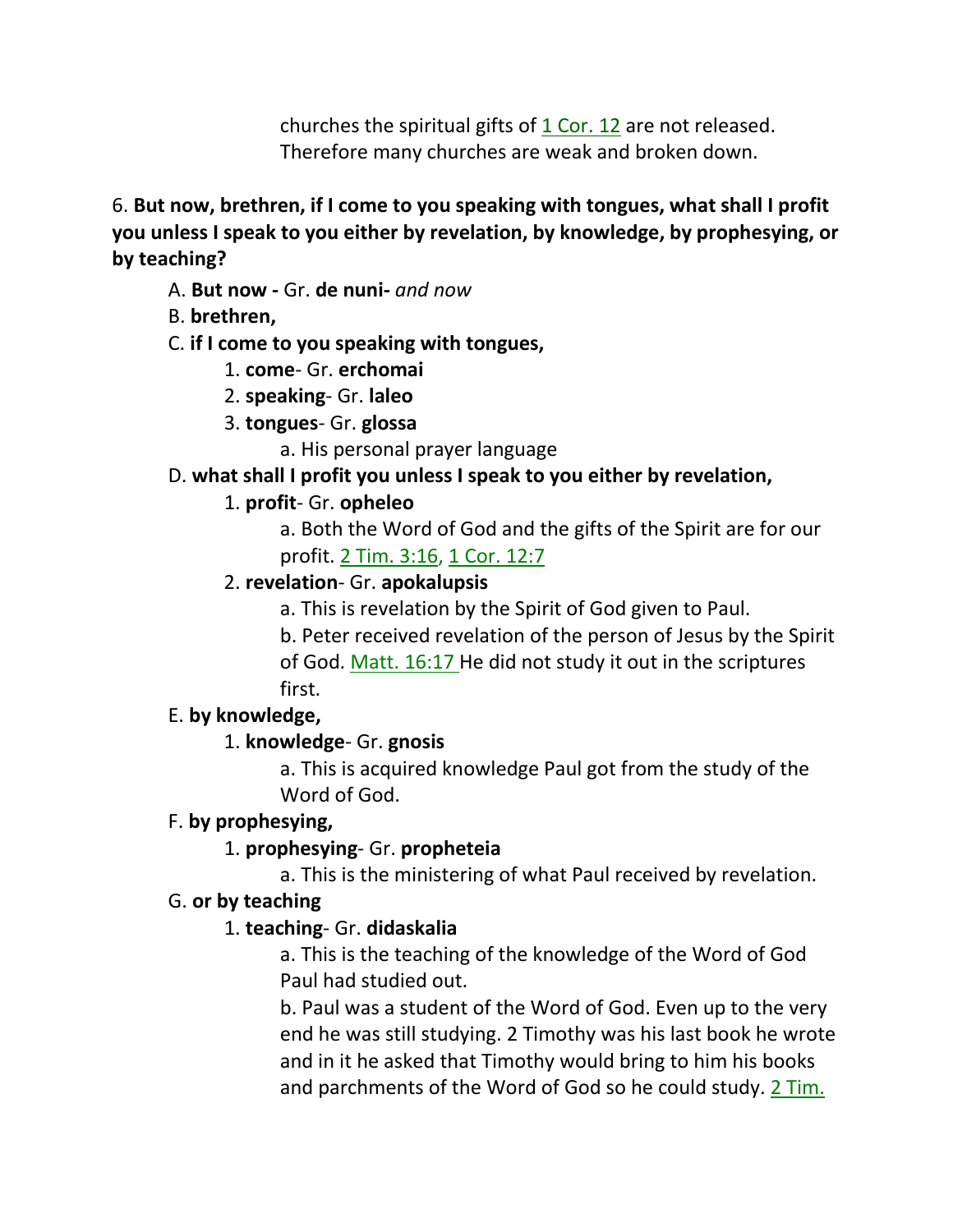## 4:13

7. **Even things without life, whether flute or harp, when they make a sound, unless they make a distinction in the sounds, how will it be known what is piped or played?** 

A. **Even things without life,**

- 1. **without life** Gr. **apsuche** *without soul*
	- a. Some music just don't have no soul man!
- B. **whether flute or harp,**
	- 1. **flute** Gr. **aulos** *pipe, flute*
	- 2. **harp** Gr. **kithara** *lyre or harp*

a. There was the use of musical instruments in the OT and NT. Eph. 5:19, Col. 3:16, James 5:13- [**psalms**- Gr. **psalmos**- *songs played with music*]

b. Any teaching that says musical instruments should not be used in the worship of God is stealing something precious out of the church!

c. There are music instruments in heaven. Rev. 15:2, Rev. 8:2 What do you think harps and trumpets are?

## C. **when they make a sound,**

1. **making**- Gr. **didomi**- *to give*

2. **sound**- Gr. **phone**

## D. **unless they make a distinction in the sounds,**

1. **distinction**- Gr. **diastole**- *variation*

## 2. **sounds**- Gr. **phthoggos**- *utter a sound, especially of a musical instrument*

a. Different instruments sound different from other instruments. I am glad that the piano does not sound like a violin. The violin does not sound like a trombone. God loves variety!

b. If all instruments sounded the same there could be no symphony!

## E. **how will it be known what is piped or played**

## 1. **known**- Gr. **ginosko**- *to know by experience*

a. If all instruments sounded the same, I could not tell which instrument was being played if I was just listening and not watching.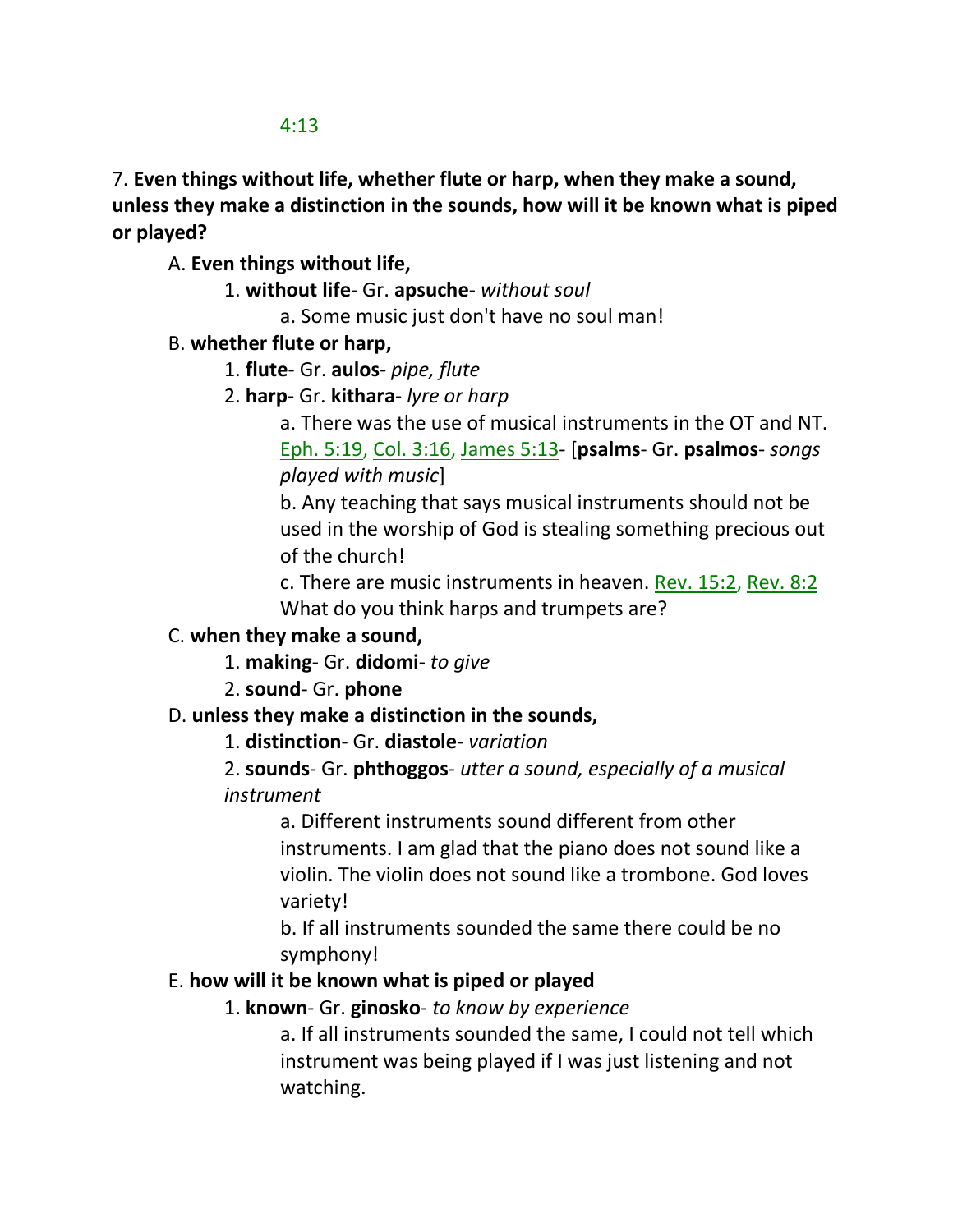2. **piped**- Gr. **auleo**

3. **played**-Gr. **kitharzo**- *to be harped*

## 8. **For if the trumpet makes an uncertain sound, who will prepare for battle?**

### A. **For if the trumpet makes an uncertain sound,**

1. **trumpet**- Gr. **salpigx**

a. This is much like our bugle that had been used in the military for centuries.

2. **uncertain sound-** Gr. **adelos phone**- *hidden sound*

### B. **who will prepare for battle**

1. **prepare**-Gr. **paraskeuazo**- *to make one's self ready, to prepare one's self*

2. **battle**- Gr. **polemos**- *battle, engagement, combat*

a. Paul is still contrasting tongues and prophecy here. We are not called to war in tongues! We are however to go to war based upon the clear prophecies we have received.  $1$  Tim.  $1:18$ 

## 9. **So likewise you, unless you utter by the tongue words easy to understand, how will it be known what is spoken? For you will be speaking into the air**.

## A. **So likewise you,**

1. **likewise**- Gr. **kai**- *also*

a. We are instruments for the Lord to use and speak through. Rom. 6:13

### B. **unless you utter by the tongue words easy to understand,**

1. **utter**- Gr. **didomi**- *give*

2. **tongue**- Gr. **glossa**

3. **words**- Gr. **logos**

4. **easy to understand**- Gr. **eusemos**- *well-expressed, significant, distinguishable by certain marks such as speech in which case it means easily understood, distinct* 

a. Paul asked for prayer that he would be able to keep his messages clear and easy to understand. Col. 4:4

### C. **how will it be known what is spoken?**

1. **know**- Gr. **ginosko**- *to know by experience*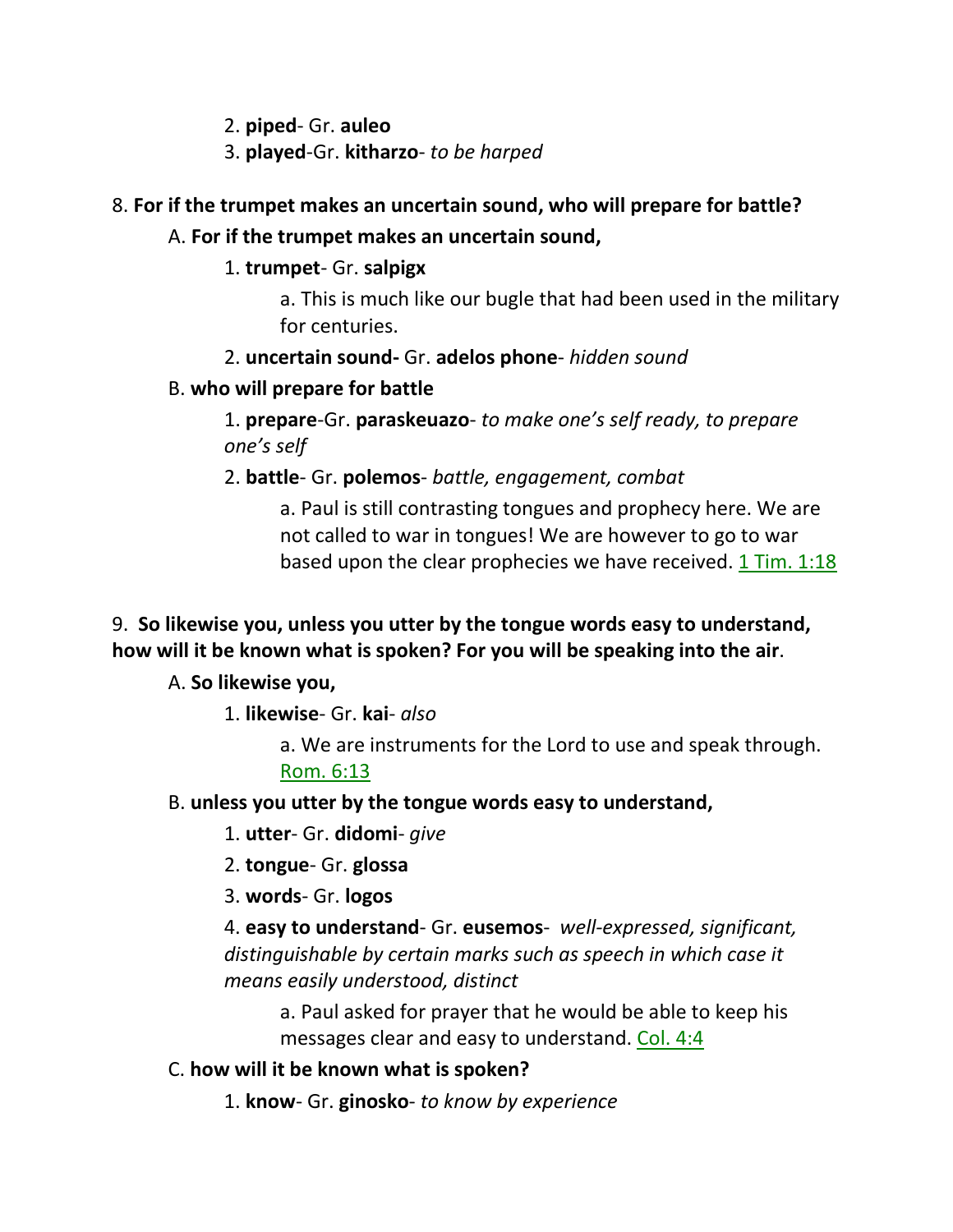### 2. **spoken**- Gr. **laleo**

### D. **For you will be speaking into the air.**

1. **air**- Gr. **aer**

a. Earlier Paul said that he did not mindlessly beat [box] the air. 1 Cor. 9.26 Here we should not just to speak into the air. Our words need to be aimed at and hit their target.

10. **There are, it may be, so many kinds of languages in the world, and none of them** *is* **without significance.** 

- A. **There are,**
- B. **it may be,**

## C. **so many kinds of languages in the world,**

- 1. **kinds** Gr. **genos** *families, kindred*
- 2. **languages** Gr. **phone** *sounds, voices, noises*
- 3. **world** Gr. **kosmos**

### D. **and none of them is without significance**

1. **without significance-** Gr. **aphonos**- *inarticulate, consisting of inarticulate sounds, unmeaning*

a. Paul is still bringing the same point home again.

11. **Therefore, if I do not know the meaning of the language, I shall be a foreigner to him who speaks, and he who speaks** *will be* **a foreigner to me.** 

A. **Therefore,**

## B. **if I do not know the meaning of the language,**

- 1. **know** Gr. **eido** *to see with the mind*
- 2. **meaning** Gr. **dunamis-** *power*
- 3. **language** Gr. **phone** *voice*
	- a. Our voice carries power if people can understand it.
- C. **I shall be a foreigner to him who speaks,**
	- 1. **foreigner** Gr. **barbaros** *barbarian*
		- a. Don't be a barbarian! Speak clearly to people.
	- 2. **speaks** Gr. **laleo**
- D. **and he who speaks will be a foreigner to me.** 
	- 1. Have you ever had a barbarian speak to you? I have.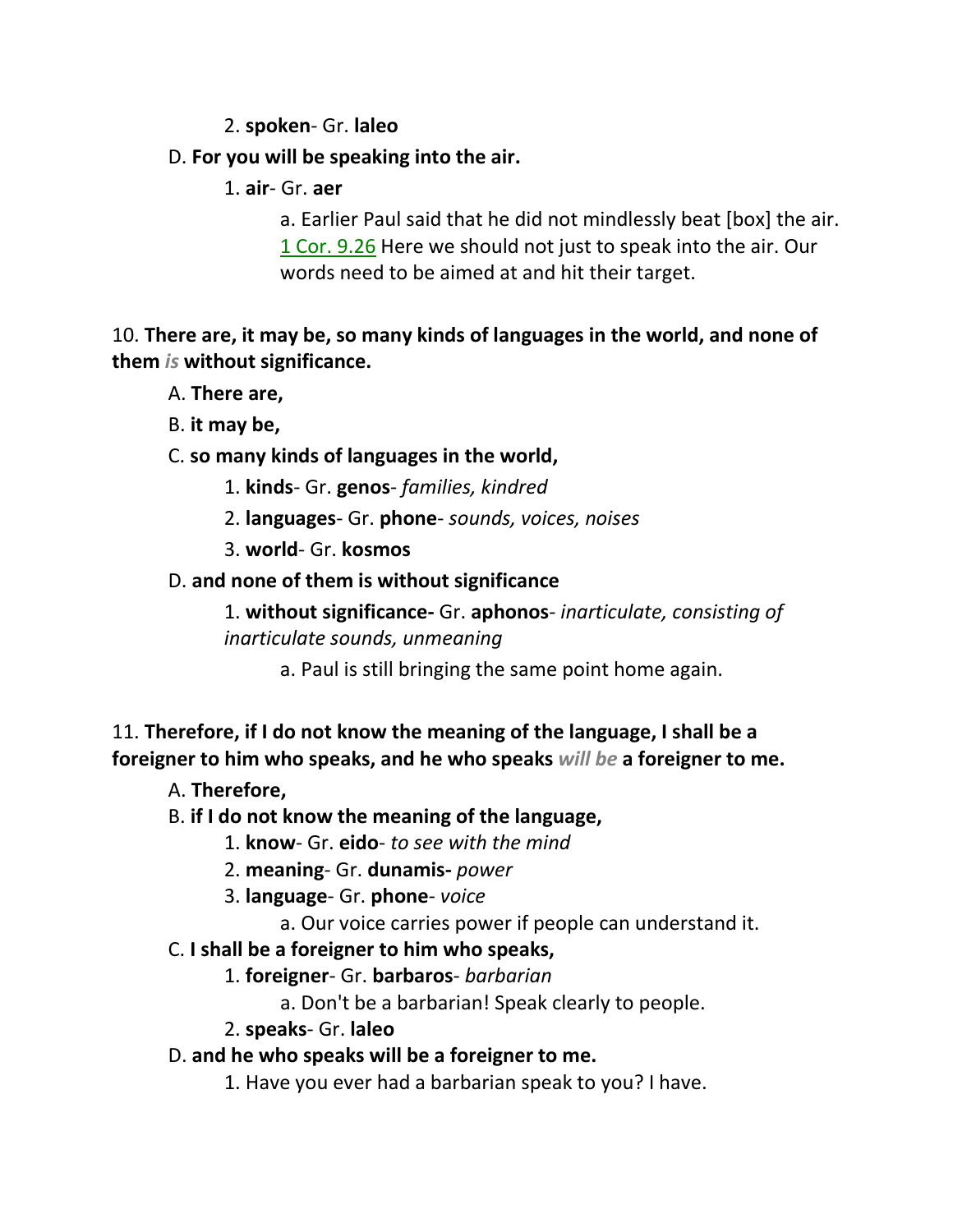12. **Even so you, since you are zealous for spiritual** *gifts, let it be* **for the edification of the church** *that* **you seek to excel.** 

- A. **Even so you,**
- B. **since you are zealous for spiritual gifts,**
	- 1. **zealous**-Gr. **zelotes** *zealots*

a. The Corinthians were zealots for the spiritual gifts. However, the reason they were was so zealous was so that they would be seen as spiritual. It was for their own benefit and not others.

- 2. **spiritual** Gr. **pneumatikos**
- 3. **gifts** *Not in the Greek- omit*
- C. **let it be for the edification of the church that you seek to excel.**
	- 1. **edification** Gr. **oikodome** *building up*
	- 2. **church** Gr. **ekklesia** *called out ones*

a. The Corinthians thought speaking in tongues was so cool. They all wanted to be seen as spiritual so that they could speak in languages they had never learned. They were like babies with a new toy. They were abusing its purpose.

- 3. **seek** Gr. **zeteo**
- 4. **excel** Gr. **perissueo** *to abound*

a. The gifts were given by grace. God's grace is given to us so we can abound to every good work to benefit others. 2 Cor. 9:8

### 13. **Therefore let him who speaks in a tongue pray that he may interpret.**

- A. **speaks** Gr. **laleo**
- B. **tongue** Gr. **glossa**

1. If someone feels the unction to get up and give a message in tongues, if it is not interpreted they should be ready to interpret it.

### C. **pray-** Gr. **proseuchomai**

1. God would not have someone get up and give a message in tongues unless there was an interpretation to it. If someone else does not give it, then the person that gave the tongue should ask God for the interpretation and step out in faith.

D. **interpret**- Gr. **diermeneuo**- *to unfold the meaning of what is said,*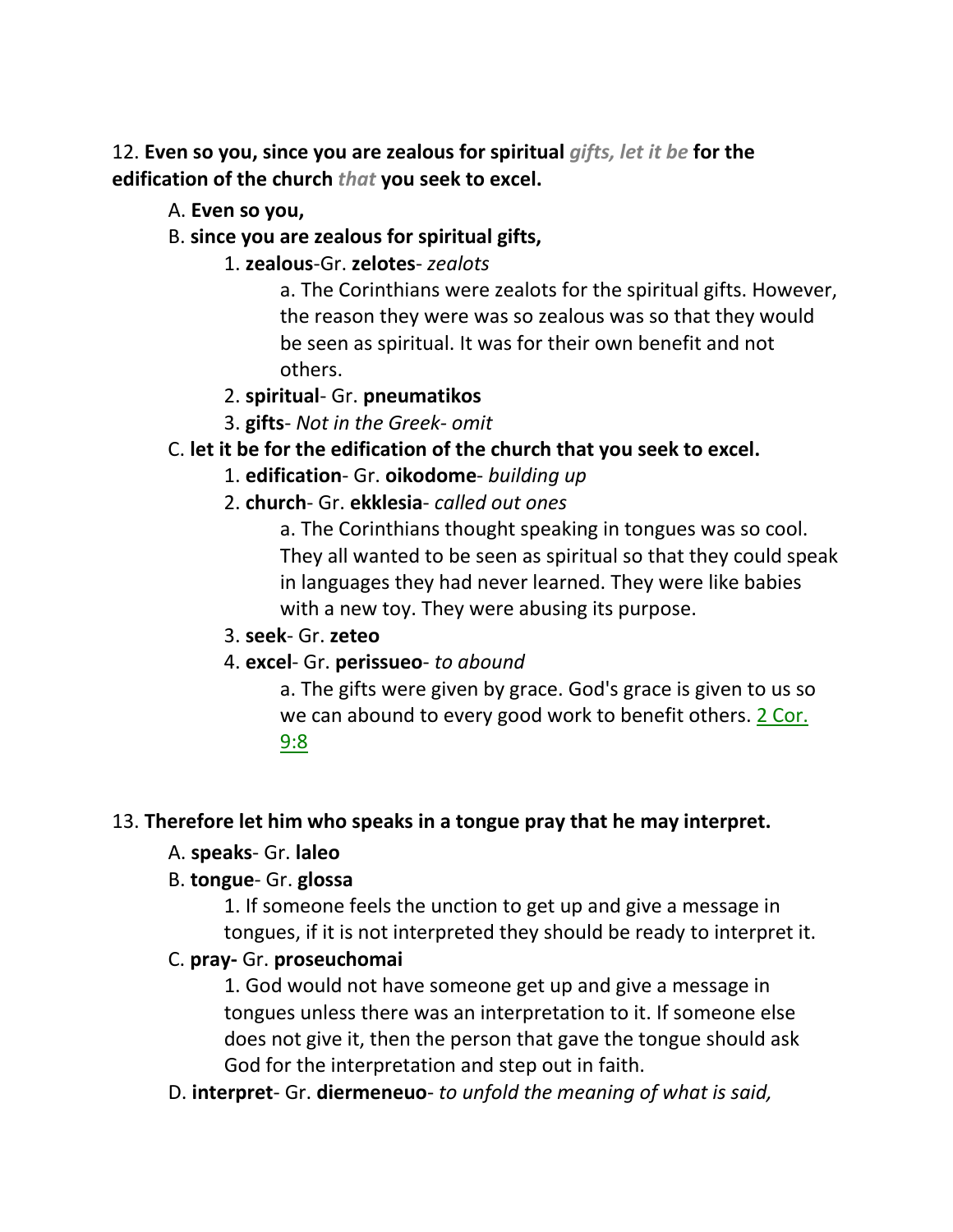*explain, expound*

1. This verse is speaking about the use of tongues in the church service. It is not talking about our private prayer language. That does not need to be interpreted.

# 14. **For if I pray in a tongue, my spirit prays, but my understanding is unfruitful.**

## A. **For if I pray in a tongue,**

## 1. **pray**- Gr. **proseuchomai**

a. This is speaking of tongues as your prayer language, not giving a message in tongues to the church. This is speaking of praying and not giving a message to the church.

## 2. **tongue**- Gr. **glossa**

## B. **my spirit prays,**

# 1. **spirit**- Gr. **pneuma**

a. Tongues comes out from our reborn spirit and not from our mind or mental understanding.

b. Studies have been conducted where electrodes were attached to people praying in tongues and their cognitive area of their brain where speech is formulated was totally quiet. It was not coming out of the brain but from their spirit.

# 2. **prays**- Gr. **proseuchomai**

a. This is spiritual praying not just soulish prayer. b. Prayer that comes from our mental understanding can be

selfish. However, prayer from our reborn spirit with the aid of the Holy Spirit is never selfish, put is in line with God's purposes and will. Rom. 8:27

# C. **but my understanding is unfruitful**

# 1. **understanding**- Gr. **nous**- *mind*

a. Since the mind is not involved in praying in tongues it can wander off in different thoughts. You can even read a book with understanding of what you are reading and still pray in tongues if you concentrate on what you are reading and not what you are saying.

# 2. **unfruitful**- Gr. **akarpos**

a. It is good to pray with your understanding and with your spirit so both can be fruitful.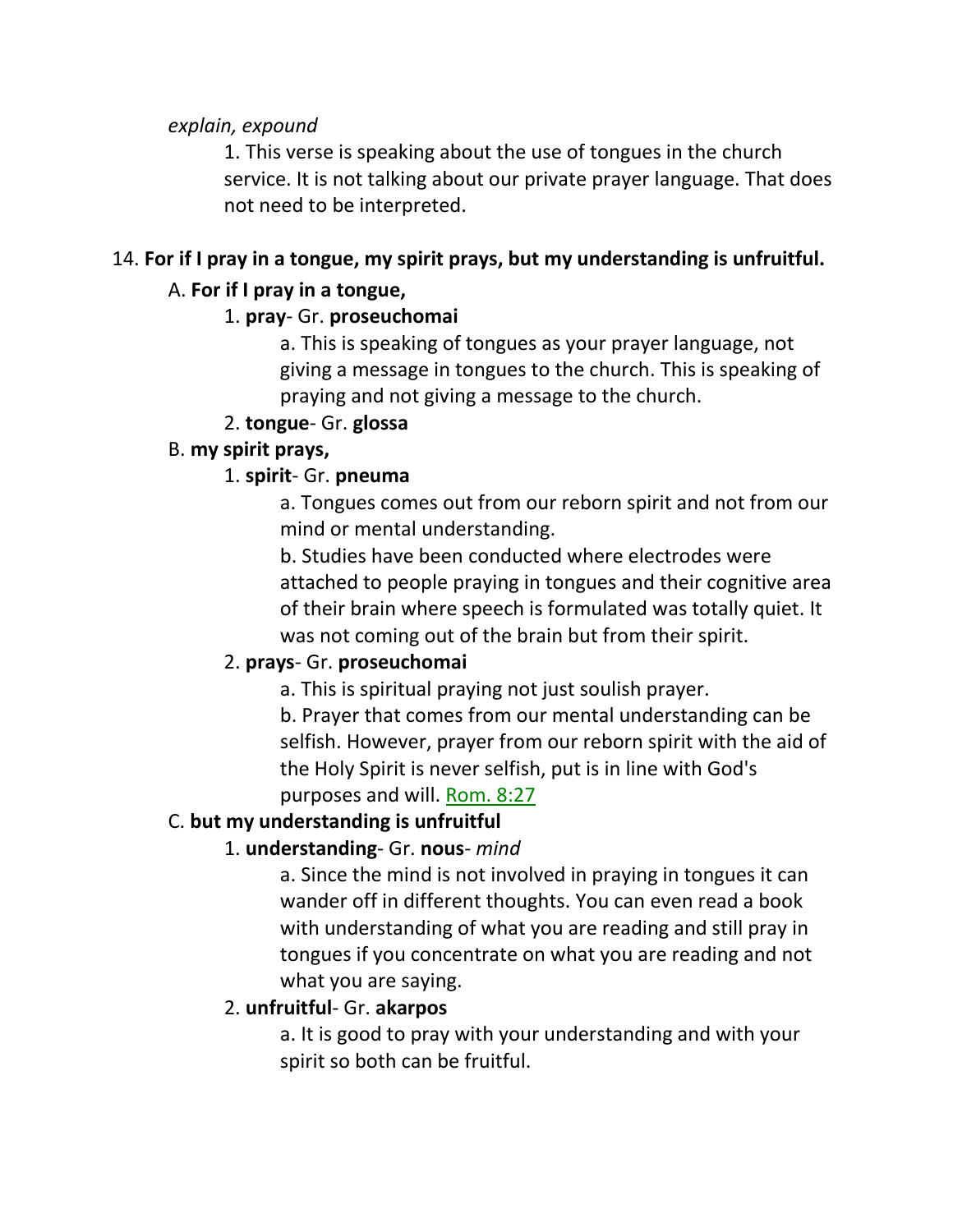15. **What is** *the conclusion* **then? I will pray with the spirit, and I will also pray with the understanding. I will sing with the spirit, and I will also sing with the understanding.**

# A. **What is the conclusion then?**

1. **conclusion**- Gr. **tis esti oun**- *what is it?*

# B. **I will pray with the spirit,**

1. **will**

a. Notice the word "will" is used four times in this verse. This shows you that you have full control of speaking in tongues. You can start when you want and you can stop when you want. The Holy Spirit does not over-take you and make you speak in tongues. You are in full control. That is how you know what is of the Spirit of God and what is of a demon. Demons uses force, the Holy Spirit never forces.

# 2. **pray**- Gr. **proseuchomai**

a. This is the same as praying in the Holy Spirit. Jude 20

# 3. **spirit**- Gr. **pneuma**

a. This is the reborn human spirit.

# C. **and I will pray with the understanding.**

# 1. **will**

a. Just as you can start and stop praying in English, so it is with tongues. It is up to you!

# 2. **understanding**- Gr. **nous**- *mind*

a. Some get a bit lazy and just pray in tongues so they can give their mind the break. No, we are to pray both with our spirit in tongues and by using our mind and praying in our native language here on earth.

b. Our spirit and soul are to be involved in prayer and should be fruitful in it.

c. Many things we know from the Word are the will of God. When we know God's will we can pray in our native language we learned growing up. We can pray the Word! However, there are many things that we don't know what God's will is. It is very helpful in those times to pray in tongues. The Holy Spirit helps us pray according to God's will. Rom. 8:27

# D. **I will sing with the spirit,**

1. **will**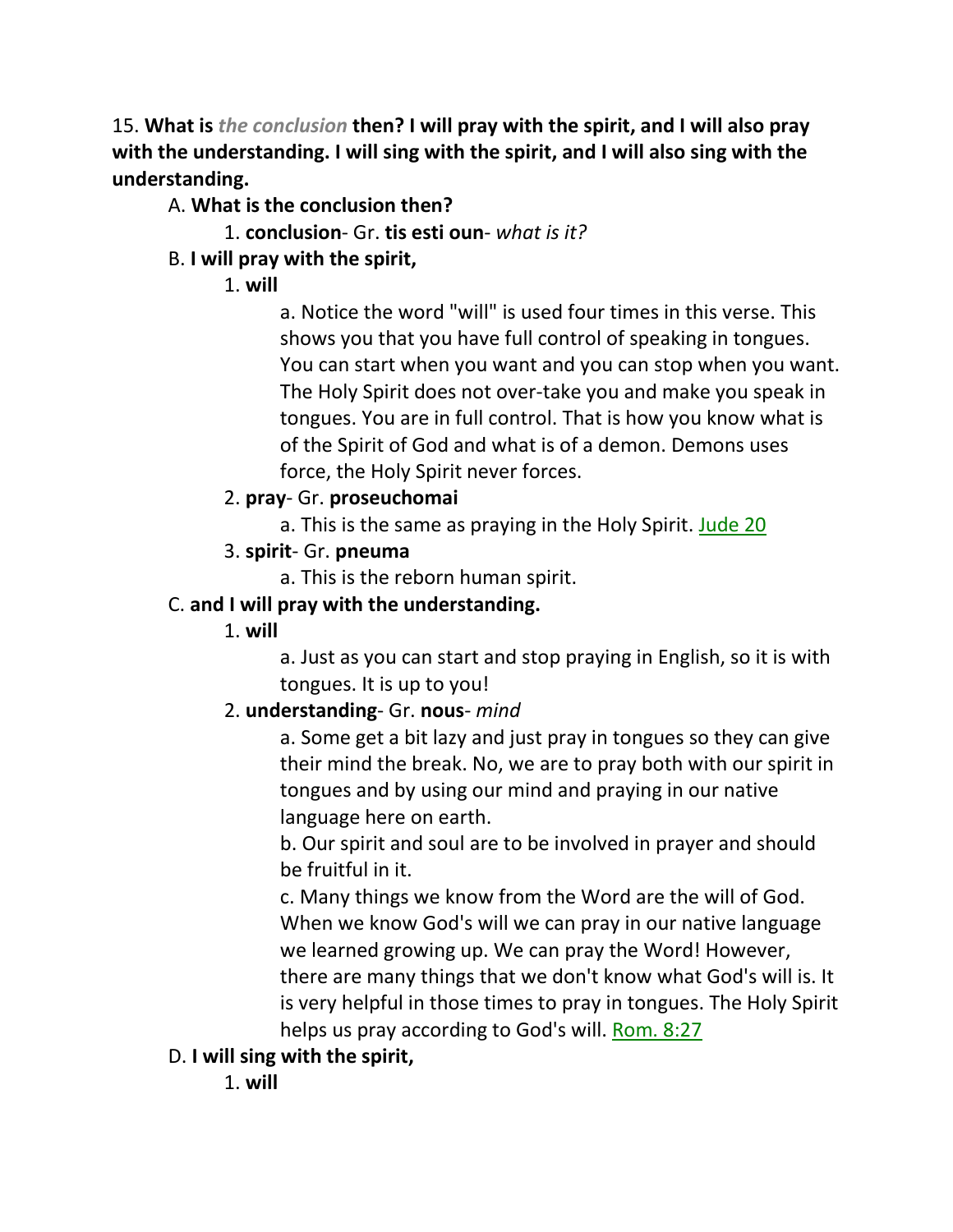a. Just like we can pray in English when we want to, we can also sing when we want to.

- 2. **sing** Gr. **psallo-** *to sing with musical accompaniment*
	- a. We can sing using our reborn spirit. It is beautiful to hear singing in tongues.
- 3. **spirit** Gr. **pneuma**
	- a. This speaks of our reborn spirit.
- E. **and I will also sing with the understanding**
	- 1. **will**
	- 2. **understanding** Gr. **nous** *mind*

16. **Otherwise, if you bless with the spirit, how will he who occupies the place of the uninformed say "Amen" at your giving of thanks, since he does not understand what you say?**

A. **Otherwise,**

B. **if you bless with the spirit,**

1. **bless**- Gr. **eulogia**

a. When we pray in tongues we bless God. We give Him thanks for all He has done- His mighty works. This is what the first saints on the day of Pentecost were doing- they were praising God for His wonderful works.

b. The Word commands us to bless the Lord. Ps. 96:2 We can do this in English or in tongues!

2. **spirit**- Gr. **pneuma**

C. **how will he who occupies the place of the uniformed say "Amen" at your giving of thanks,**

1. **occupies**- Gr. **anapleroo**- *to fill up, pack full*

2. **place**- Gr. **topos**- *place or spot*

a. There is always a place where the uninformed and ignorant stand. This place is always packed full with people!

3. **uniformed**- Gr. **idiotes**- *in the NT, an unlearned, illiterate, man as opposed to the learned and educated: one who is unskilled in any art*

a. We get our English word "idiot" from this Greek word. It originally meant unlearned. Over the years the word idiot has taken a meaning of dumb or stupid. It did not originally have this meaning. It just meant uninformed or unlearned.

b. The uniformed are Christians that have had no or little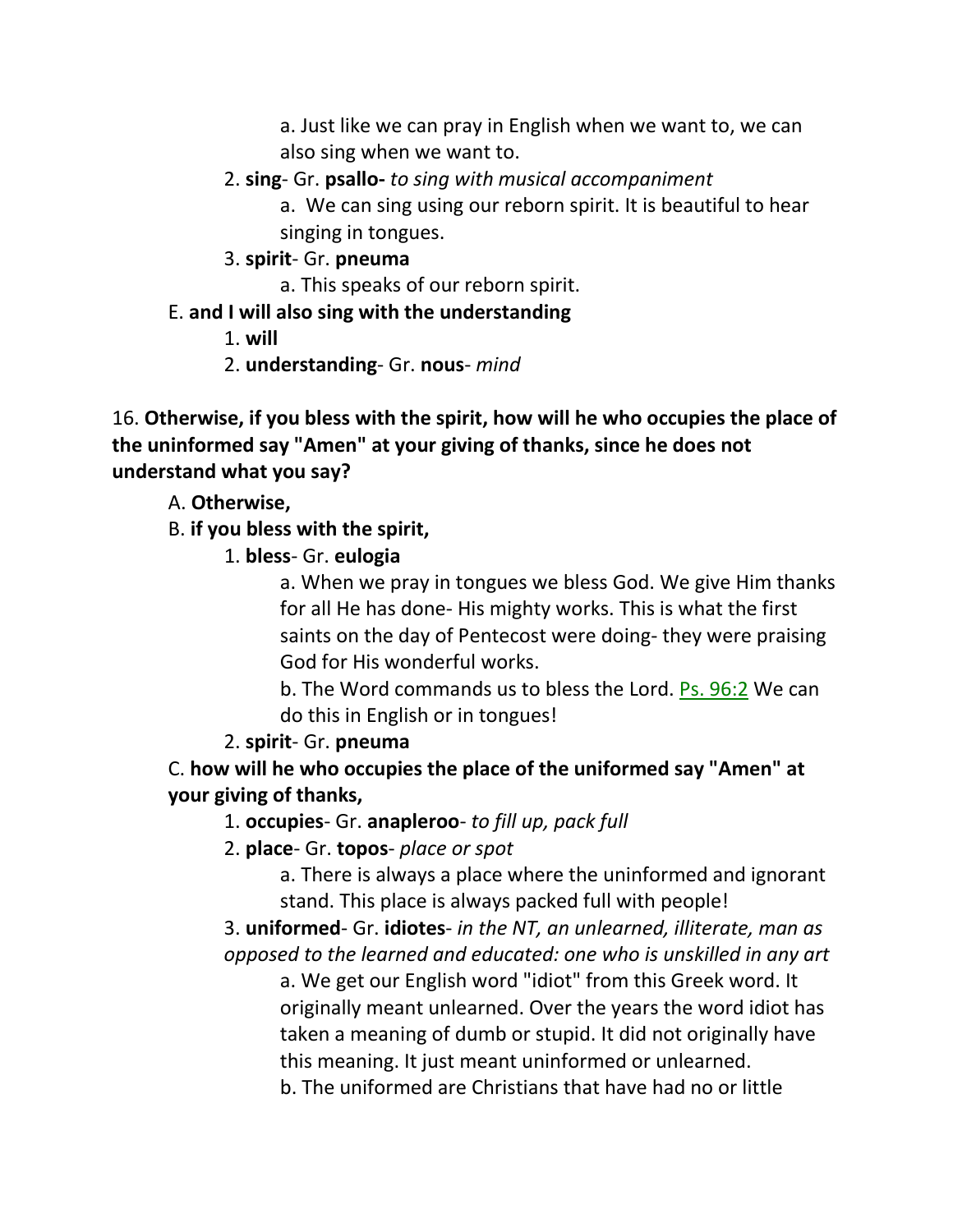exposure or teaching about tongues and the gifts of the Spirit.

### 4. **amen**- Gr. **amen**- *so be it!*

a. Some tongues given in a church service may not be a direct message to the congregation but prayer to God that is then interpreted to the congregation. They can add their amen to it. b. This also means that if you shout amen in the middle of a sermon you should know what you are amening. Some just make it a habit to amen everything and they aren't really listening.

## 5. **giving of thanks**

a. When we pray in tongues we give thanks well.  $vs. 17$ 

## D. **since he does not understand what you say?**

## 1. **understand**

a. This is like hearing a joke and not laughing because you did not realize what the punch line meant. If you don't know what is being prayed you don't know what to say amen to.

## 17. **For you indeed give thanks well, but the other is not edified.**

## A. **For you indeed give thanks well,**

# 1. **give thanks**- Gr. **eucharisteo**

a. When you pray in tongues you give thanks well. The Holy Spirit knows the divine protocol of God. We are to enter His gates with thanksgiving and His courts with praise. Ps. 100:4 When you start speaking in tongues you begin giving thanks with God and your enter His presence.

## 2. **well**- Gr. **kalos**

a. Apparently you can give thanks but not do it well. When you pray in tongues you do it well!

## B. **but the other is not edified**

1. **edified**- Gr. **oikodomeo**- *built up*

## 18. **I thank my God I speak with tongues more than you all;**

## A. **thank**- Gr. **eucharisteo**

1. This thanksgiving was in his natural language. We can thank God in our natural language or in tongues. vs. 17

## B. **my God**

## C. **speak**- Gr. **laleo**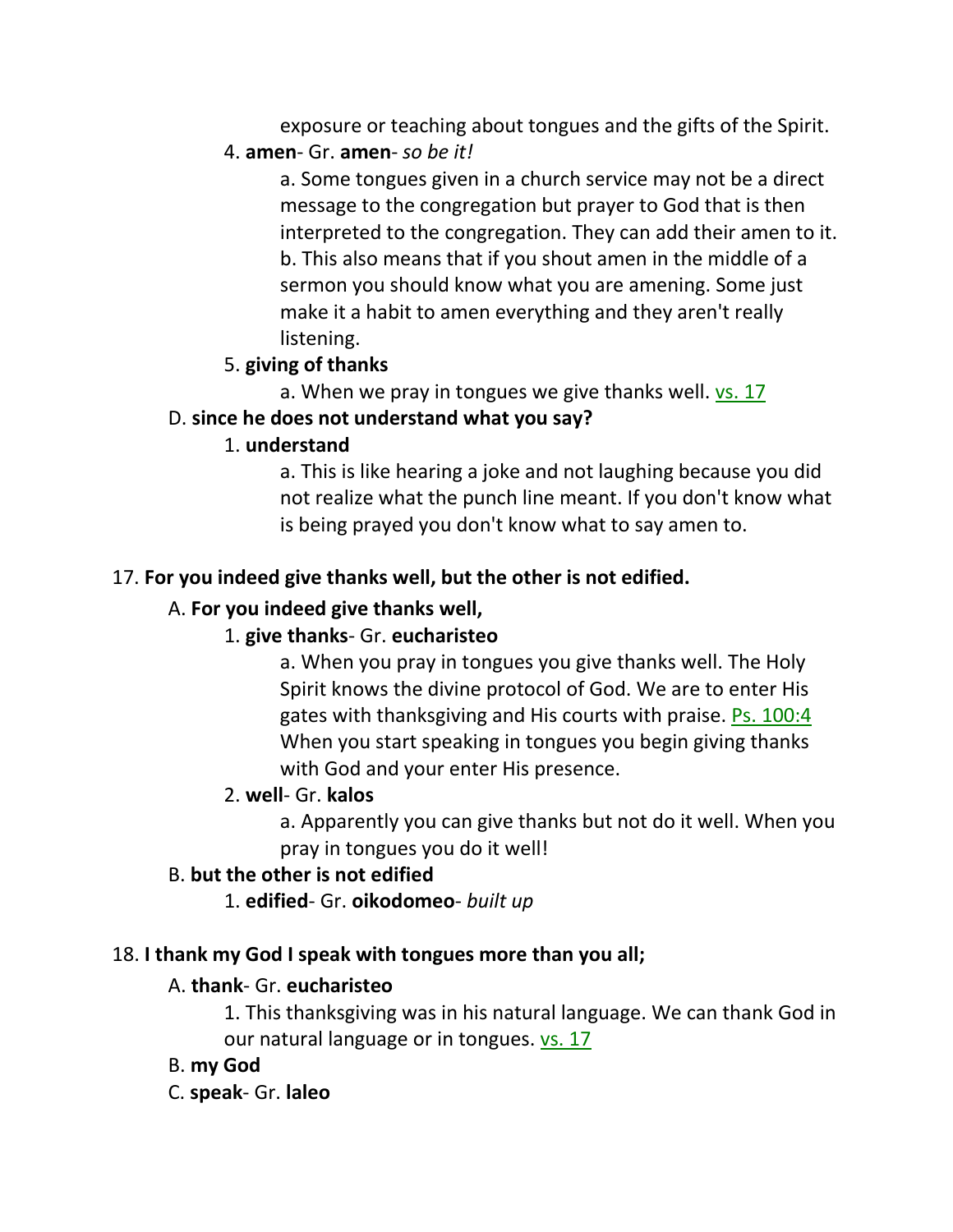#### D. **tongues**- Gr. **glossa**

1. By which he gave thanksgiving to God.

### E. **more than you all**

1. Therefore he gave God thanks better than them all.

2. Some teach that this meant that Paul could speak in more languages than anyone at Corinth. They say the reason he did was that he was a missionary and had to minister to a lot of people with different languages. However, Greek was an universal language everyone spoke. He did not need to speak in a lot of different languages. Tongues is not so that you can go to different people groups and minister to them in their language. That is not what tongues was given for. Tongues was given for a prayer language, for personal edification, and to give messages to the church which had to interpreted in a known tongue. We see nowhere in scripture where the apostles went to a foreign land and starting speaking in another language supernaturally and ministering to them by it. 3. This means he spoke more in the amount of time praying in tongues. Paul prayed a lot in tongues. It is also no surprise that he received the more revelation than anyone.

19. **yet in the church I would rather speak five words with my understanding, that I may teach others also, than ten thousand words in a tongue.** 

A. **yet in the church I would rather speak five words with my understanding,**

## 1. **in the church**

a. This is in the church service.

- 2. **speak** Gr. **laleo**
- 3. **five words** Gr. **pente logos**

a. Five in the bible stands for grace. Grace can only be imparted to someone if they understand what is being said.

4. **understanding**- Gr. **nous**- *mind*

# B. **that I might teach others also,**

- 1. **teach** Gr. **didasko**
- 2. **also**

a. When we speak in tongues we speak mysteries and the Spirit can reveal things to us. Paul says here, "that I might teach others **ALSO**." This means we can learn by speaking in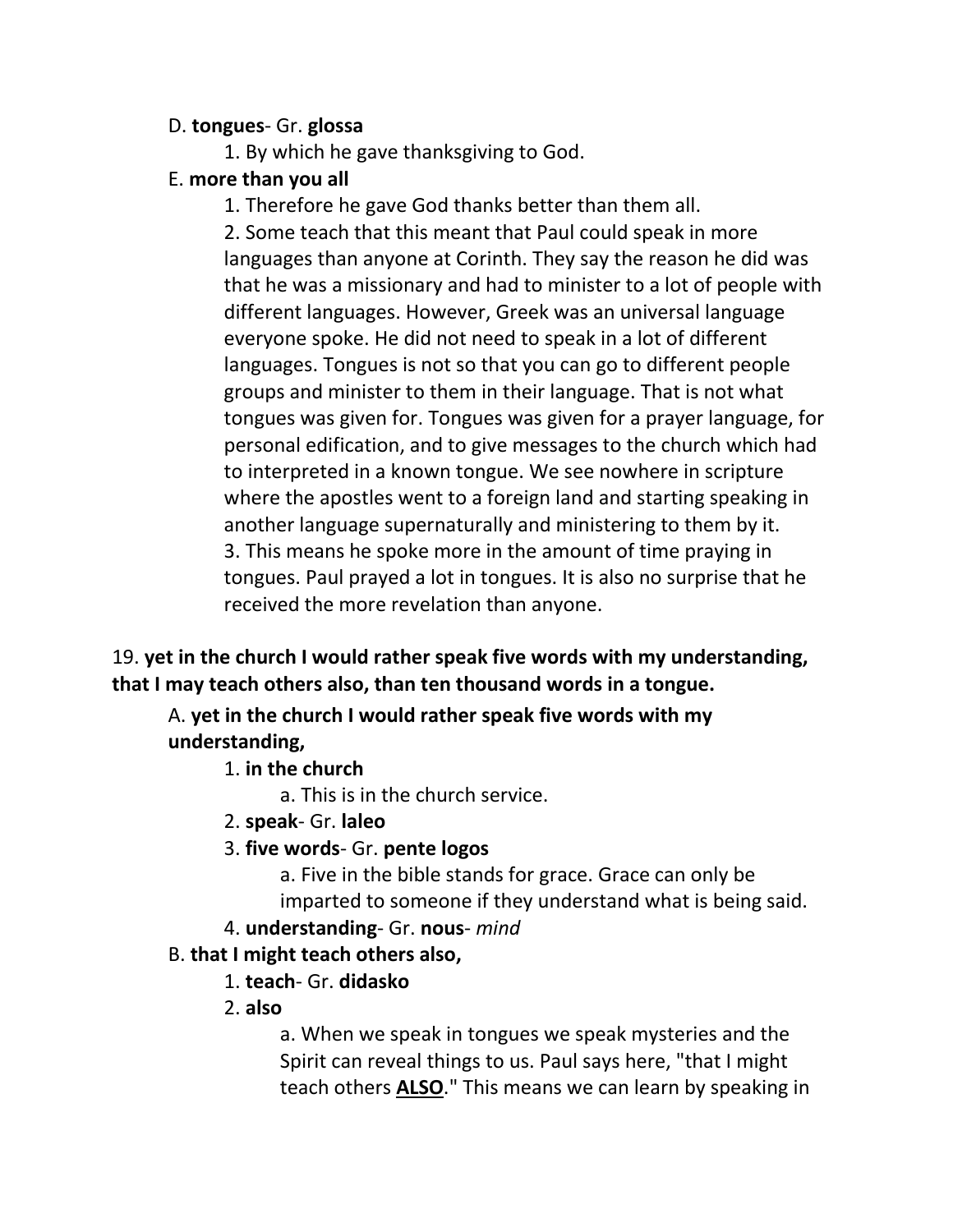tongues, but others can't learn unless we teach them the revelation we received in words they can understand.

### C. **than ten thousand words in a tongue**

1. **ten thousand words**- Gr. **murioi**- *myriad, ten thousand* a. Ten thousand is connected with angels. Rev. 5:11 We can speak in angelic tongues but if no one understands them it is fruitless.

## 2. **tongue**- Gr. **glossa**

## 20. **Brethren, do not be children in understanding; however, in malice be babes, but in understanding be mature.**

## A. **Brethren-** Gr. **adelphos**

1. Paul will use this word when he is introducing a sensitive topic or when he was going to bring a corrective word.

## B. **do not be children in understanding,**

## 1. **children**- Gr. **paidion**- *a small child*

a. Children mainly think totally selfishly and without fully considering what they are saying, not because they are totally selfish but because to them life revolves around them and their affairs. They thus might be satisfied to continue babbling meaninglessly in company, and even enjoy it. - Pett

# 2. **understanding**- Gr. **phren**- *thinking*

a. A child's life is thinking about what they can do for fun. However, children do not reason out if that fun would hurt them or anyone else. For the Corinthians speaking in tongues was just plain fun. They did not give it a second thought of the impact on those around them.

# C. **however,**

# D. **in malice be babes,**

- 1. **malice** Gr. **kakia** *evil, badness*
- 2. **babes-** Gr. **nepiazo** *to act like an infant, to be non-conversant* a. The Greek word **nepios** means to be a baby before you can talk intelligently. This is the age where a baby would just babble. In the church service the Corinthians were babbling in tongues but no one understood any of it. They were to grow up and stop using tongues incorrectly. They were to start speaking intelligibly in the church. However, when it comes to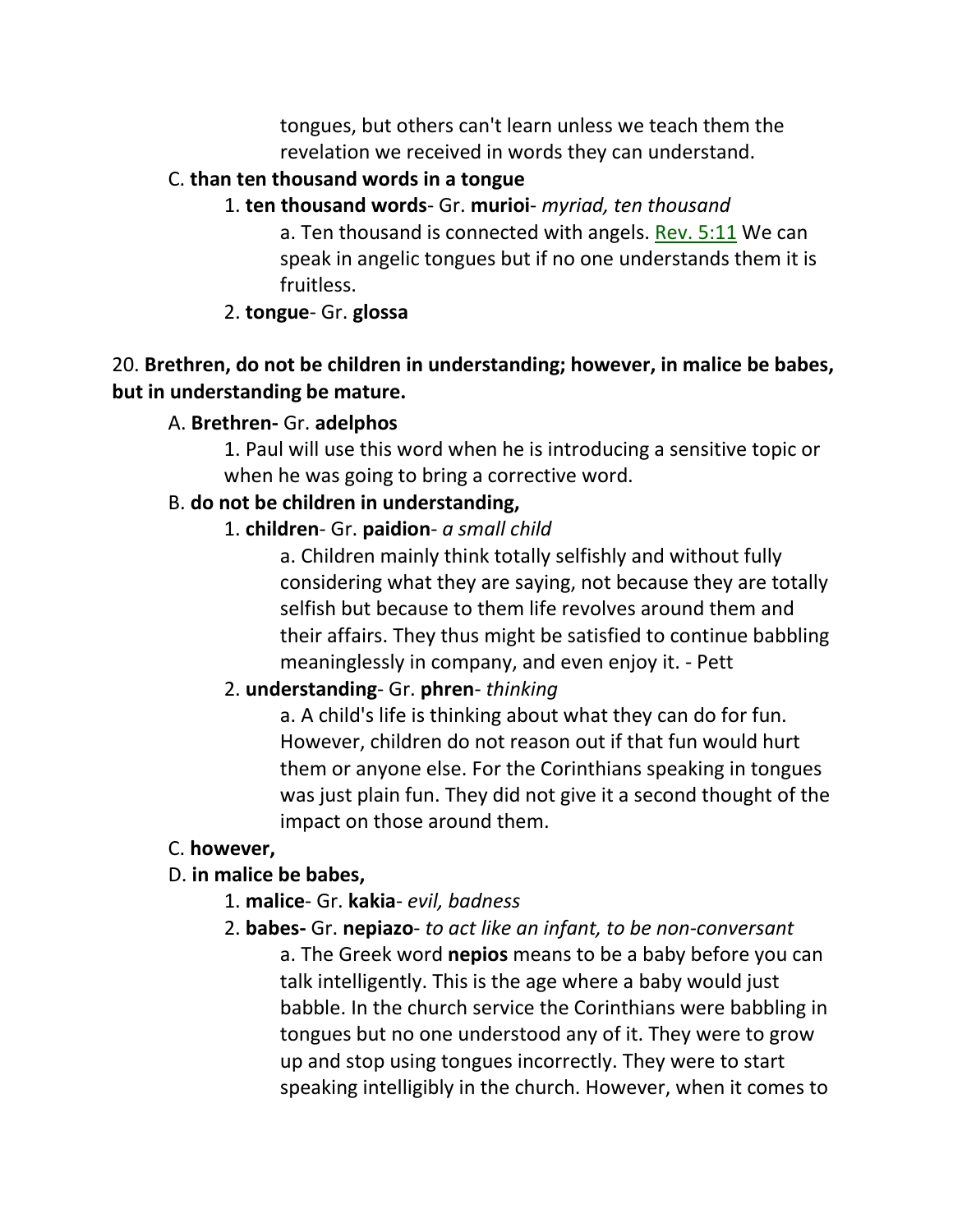evil they were to be like babies that were non-conversant with the language of sin and wickedness.

### E. **but in understanding be mature**

1. **mature**- Gr. **teleios**- *complete, mature, full age*

21. **In the law it is written: "WITH MEN OF OTHER TONGUES AND OTHER LIPS I WILL SPEAK TO THIS PEOPLE; AND YET, FOR ALL THAT, THEY WILL NOT HEAR ME," says the Lord.** 

A. **In the law it is written:**

1. **law**- Gr. **nomos**

2. **written**- Gr. **grapho**

a. Is 28:11

b. Paul says this was written in the Law. To the Jews the entire OT was the Law. There is no contradiction here. In John 10:34 Jesus quoted a passage out of Psalms and said it was "written in your law."

# B. **with men of other tongues and other lips I will speak to this people;**

- 1. **men** Gr. *not in Greek-omit*
- 2. **other tongues** Gr. **heteroglossos**
- 3. **other lips** Gr. **heteros cheilos**

a. This prophecy in Isaiah was fulfilled when the Assyrians came and took Israel captive. Deut. 28:49, Is. 33:19 They spoke in a foreign language and with other lips. It was to be a sign of judgment on Israel. Jeremiah would say something similar concerning Judah about the Babylonians. Jer. 5:15 This would find ultimate fulfillment that on the day of Pentecost when the Jews by in large rejected the witness of the disciples who spoke in other tongues as a sign unto them of impending judgment which occurred a few years later in 70AD.

# 4. **speak**- Gr. **laleo**

# 5. **this people**- Gr. **touto laos**

a. This is the nation of Israel.

b. God had sent prophet after prophet plaining warning Israel in Hebrew of impending judgment unless they repented of their idolatry. Finally, God said, "Fine, if you will not hear my prophets speak in clear language, I will send foreigners with strange tongues as sign of your judgment."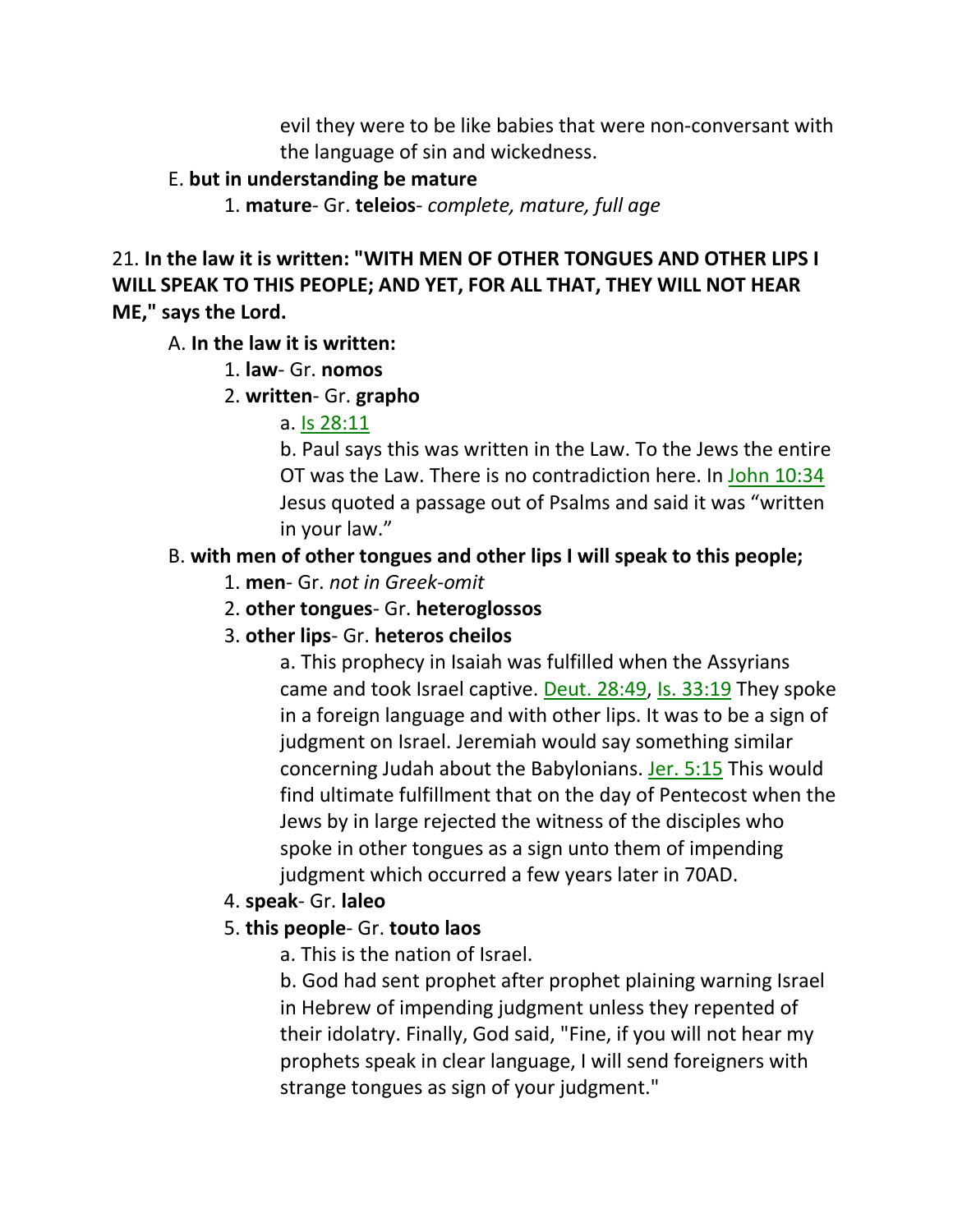C. **and yet,**

D. **for all that,**

E. **they will not hear me,**

1. **hear**- Gr. **akouo**

a. When the Assyrians came speaking their strange language in the land of Israel, they still did not repent, and were taken off captive.

F. **says the Lord**

# 22. **Therefore tongues are for a sign, not to those who believe but to unbelievers; but prophesying is not for unbelievers but for those who believe.**

## A. **Therefore tongues are for a sign,**

1. **tongues**- Gr. **glossa**

2. **sign**- Gr. **semeion**- *a sign, mark, token of an event about to happen*

a. Since tongues are a sign to unbelievers, that begs the question, "What kind of sign are they"? It is important to take scripture in context. This verse is connected to the verse above it. It is clear that tongues spoken of in Isaiah were a negative sign of judgment on unbelievers.

b. Usually a sign is a positive thing that helps people believe, but there are also negative signs that are intended to be stumbling blocks to those with hardened hearts. Simeon prophesied over Jesus at His circumcision in the temple that Jesus would be a **sign that would be spoken against** [\(Luke](http://www.crossbooks.com/verse.asp)  [2:34\)](http://www.crossbooks.com/verse.asp). -Andrew Wommack's Living Commentary.

## B. **not to those who believe but to unbelievers,**

## 1. **believe**- Gr. **pisteuo**

a. Believers have believed and received the clear message of the gospel sent from God. There is no need for God to send foreigners with strange tongues to get their attention and warn them of judgment. Believers are not in danger of facing God's judgment.

# 2. **unbelievers**- Gr. **apistos**

a. Tongues prophesied in the OT were to be a last sign that judgment was coming. Unbelievers both in the OT and NT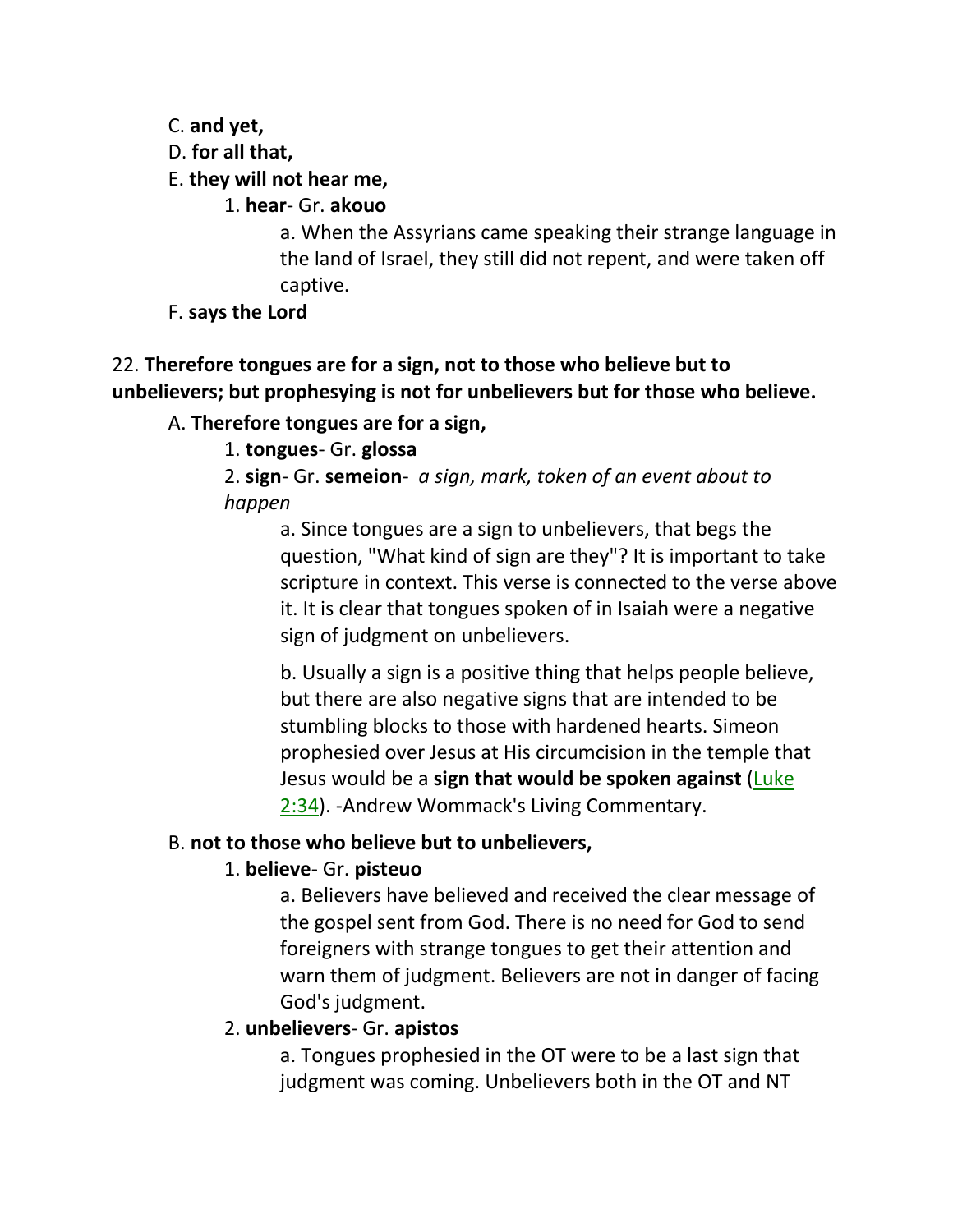mocked tongues and hardened their heart more against God unto judgment. Acts 2:13

b. Paul says in the next verse that if unbelievers come into a church service and everyone is speaking in tongues they will mock and say they were all mad and would turn away from God and the church. Tongues in the NT, if not interpreted, would do what they were intended to do in the OT, which would be to turn off unbelievers from God unto their judgment. This is not what God wants to happen in the NT. He wants to extend grace to unbelievers in this dispensation of grace. If tongues are interpreted then unbelievers could hear God's word and possibly repent.

c. Paul quoted Old Testament scripture to verify that tongues are a negative sign that will cause unbelievers to reject our witness. This was done to persuade the Corinthians not to speak in tongues in church without an interpretation. -Andrew Wommack Living Commentary

#### C. **but prophesying is not for unbelievers but for those who believe.**

1. **prophesying-** Gr. **proseuchomai**

a. Prophecy in the NT is for believers. Prophecy is for **edification, exhortation, and comfort**. vs. 3 This is a positive ministry of blessing to believers. It was a sign of approval. Tongues in the OT were a negative sign indicating rejection and judgment to Israel. That was in the OT. Now in the NT, we are to minister positively to the unbelievers with love and the gospel. In this age of grace, God is not imputing the trespasses of the world to them, but have given us a ministry of reconciliation to minister to unbelievers. 2 Cor. 5:19 When unbelievers come into our midst in a church service we should not turn them off from God by everyone speaking in tongues with no interpretation, but we are to minister to them positively with prophecy in the hopes of them repenting and being saved. We see the results of this positive ministry to unbelievers in vs. 24-25. They will repent and say, "God is among you and they will glorify God."

- 2. **unbelievers** Gr. **apistos**
- 3. **believe** Gr. **pisteuo**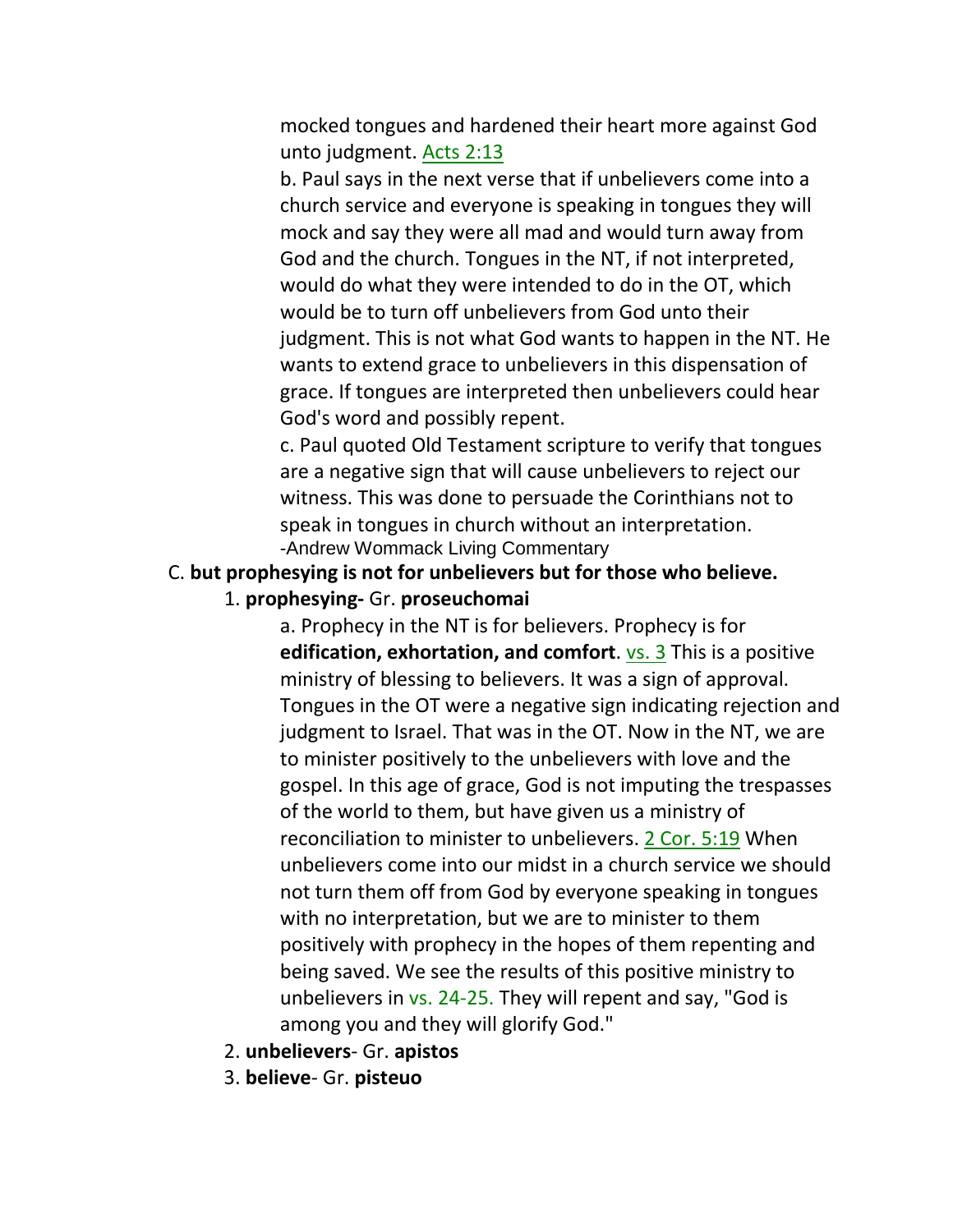23. **Therefore if the whole church comes together in one place, and all speak with tongues, and there come in** *those who are* **uninformed or unbelievers, will they not say that you are out of your mind?** 

#### A. **Therefore if the whole church comes together in one place,**

#### 1. **whole**- Gr. **holos**

a. God wants the whole church to come together. The whole church can't do that if you are not at church! The church is not whole with you at home on your couch or in bed!

#### 2. **church**- Gr. **ekklesia**

#### 3. **comes together**- Gr. **sunerchomai**

a. It is God's plan and desire for Christians to regularly come together in one place. This is becoming more rare by the day. Many Christians are in a habit of not attending church. Heb. 10:25

### 4. **one place**- Gr. **autos**- *the same*

### a. 1Co\_11:20

b. Many Christians are trying to participate with church online. They just don't want to come to church. This is not coming together all in **ONE PLACE**.

### B. **and all speak with tongues,**

### 1. **all**- Gr. **pas**

a. Apparently, the Corinthians would have a tongues free-forall in their services, buy no one was leading the circus!

#### 2. **speak**- Gr. **laleo**

### 3. **with tongues**

a. With no accompanying interpretation of the tongues.

#### C. **and there come in those who are uninformed or unbelievers,**

### 1. **come in**- Gr. **eiserchomai**

a. Church is for the gathering of the saints- believers. Unbelievers from time to time will come in to our Christian gatherings. In many churches they have made the church service all about unbelievers instead of for believers to be equipped, discipled, and trained. The saints are being starved to death! The Word is watered down and the gifts of the Spirit are forbidden so it might not offend the unbelievers. This is not according to God's design for the church service. We should have the line by line in depth teaching of the Word of God with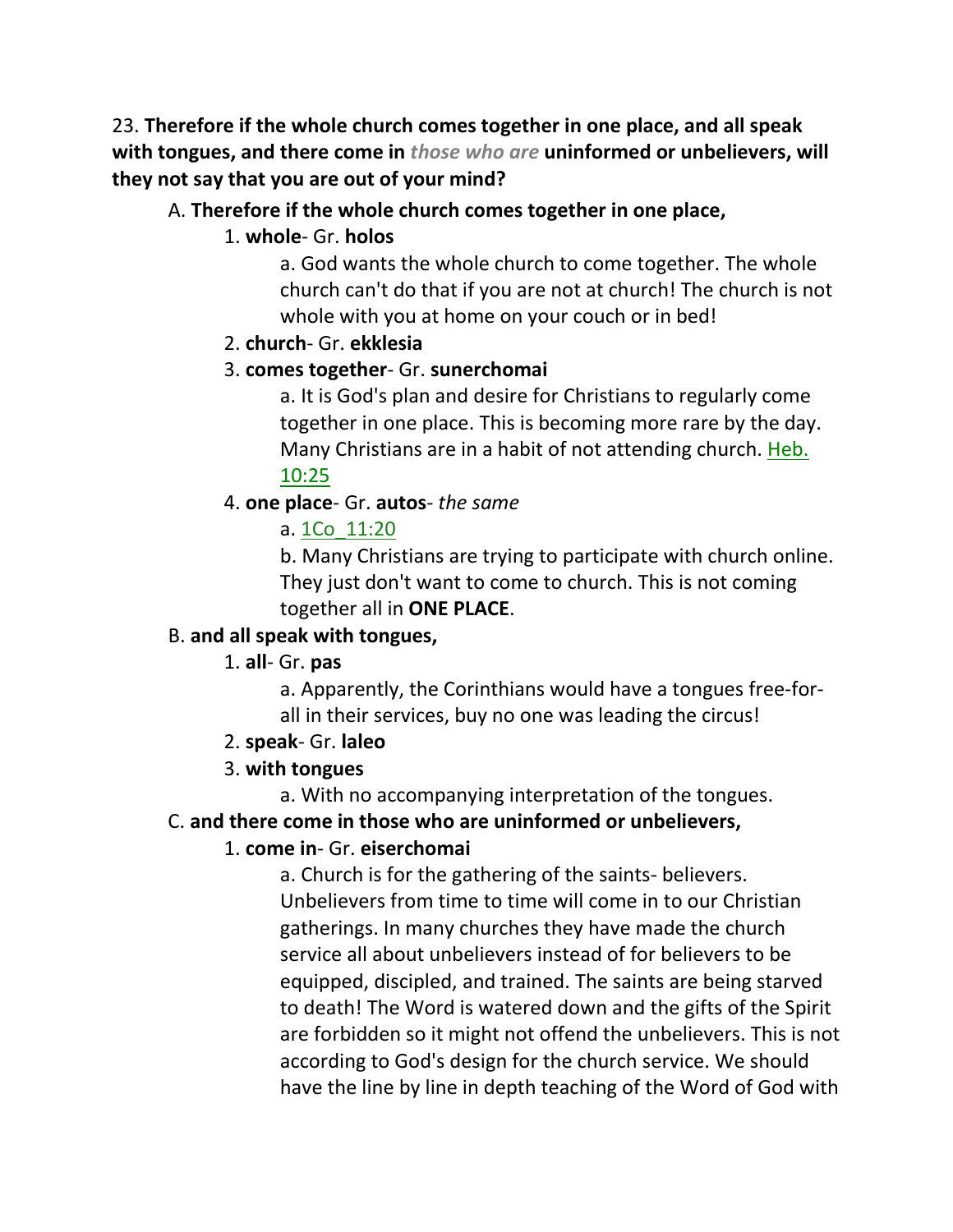the gifts of the Spirit in operation in our services. The saints need both to be perfected so they can do the work of the ministry. God said go out into all the world and win the lost. He did not say go out into all the church and win the lost.

- 2. **uninformed** Gr. **idiotes** *uneducated, uninformed, ignorant* a. These are Christians that have not been educated in spiritual things and know nothing or little of tongues and the spiritual gifts.
- 3. **unbelievers** Gr. **apistos**

a. Both uninformed Christians and unbelievers will be turned off by tongues unless they are interpreted.

# D. **will they not say that you are out of your mind?**

## 1. **say**- Gr. **ereo**

2. **out of your mind**- Gr. **mainomai-** *be mad, to rave, used intrans. of persons who speak and act in such a way that they appear to others as being out of their mind or senses* 

a. People already think Christians are out of their mind. We don't need to give them more evidence!

## 24. **But if all prophesy, and an unbeliever or an uninformed person comes in, he is convinced by all, he is convicted by all.**

# A. **But if all prophesy,**

# 1. **all prophesy**

a. Prophecy can carry with it revelation gifts- i.e. word of wisdom, word of knowledge.

## B. **and an unbeliever or an uninformed person comes in,**

1. Both uninformed believers and unbelievers will find their way into our services. We should not do things that they would have no ability or possibility of understanding such as speak in tongues without any interpretation. This turns them off from God and the church.

# C. **he is convinced by all,**

1. **convinced**- Gr. **elegcho**- *to convict, to show to be wrong, uncover hidden things, to detect, demonstrate, make manifest* 

a. Prophecy should be laced with the Word of God. The Word is profitable unto reproof- Gr. **elegcho**

b. It is the ministry of the Holy Spirit to reprove [Gr. **elegcho**] the world of sin, righteousness, and of judgment. John 16:8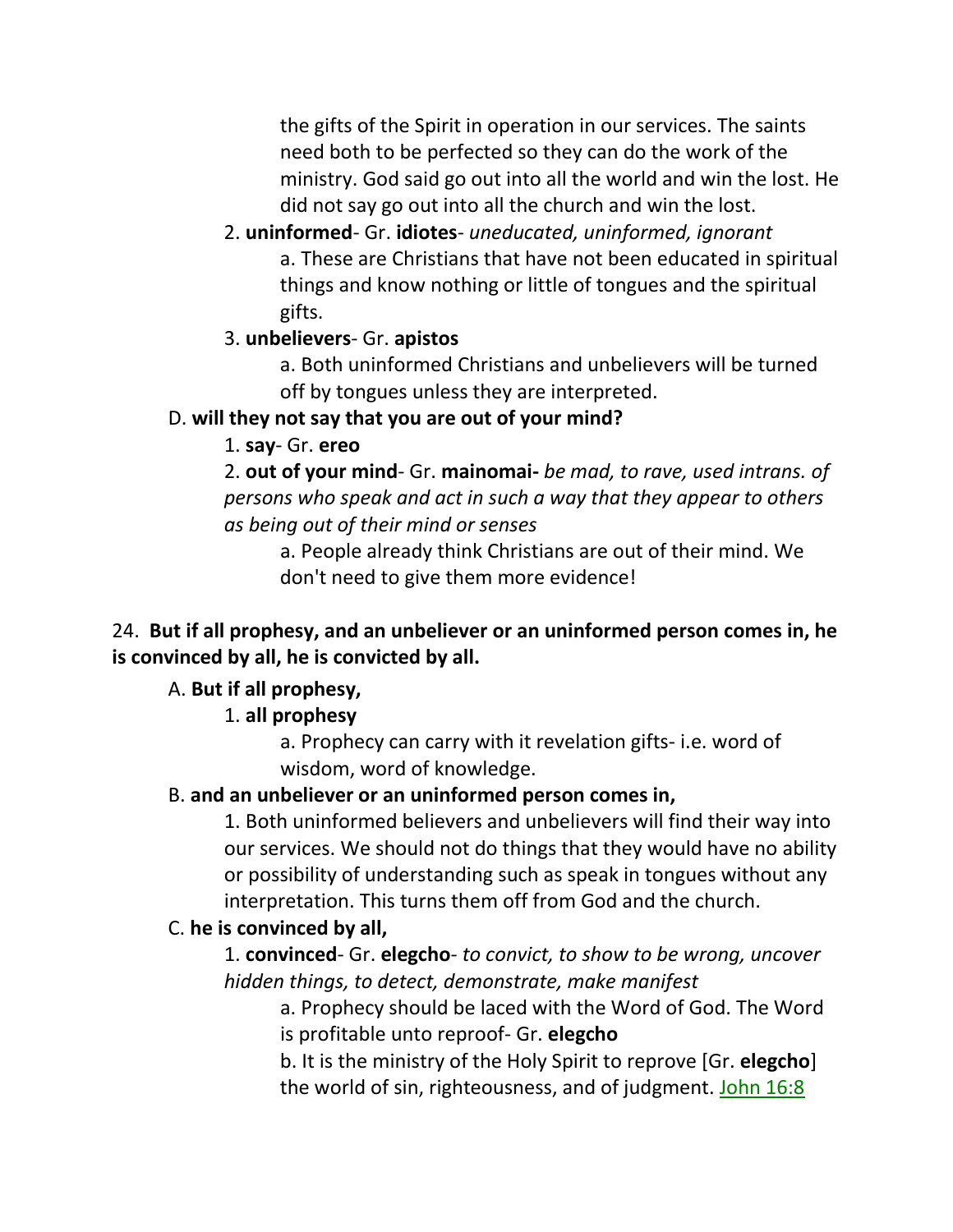The Holy Spirit can carry this ministry out through the gift of prophecy and the revelation gifts given with it.

c. Conviction and repentance comes from through clear understanding.

2. **by all**

a. All who prophesy

# D. **he is convicted by all**

1. **convicted**- Gr. **anakrino**- *to investigate, examine, enquire into, scrutinize, sift, question*

- 2. **by all**
	- a. All who prophesy

25. **And thus the secrets of his heart are revealed; and so, falling down on** *his* **face, he will worship God and report that God is truly among you.**

# A. **And thus the secrets of his heart are revealed;**

- 1. **secrets**-Gr. **kruptos** *hidden things*
- 2. **heart** Gr. **kardia**
- 3. **revealed** Gr. **phaneros** *made plain, brought into the light, made clear*

# B. **falling down on his face,**

- 1. **falling down** Gr. **pipto**
- 2. **face** Gr. **prosopon**

# C. **he will worship God and report that God is truly among you.**

# 1. **worship**- Gr. **proskuneo**

a. This is the positive ministry God wants us to have towards unbelievers. He does not want what was a negative sign and ministry in the OT to be used against unbelievers in this age of grace. We should not turn off believers by speaking in tongues with no interpretation. This drives them away from God and does not lead them to Him. We should use prophecy as a positive ministry to bless them and bring them to God.

- 2. **report** Gr. **apaggello** *to proclaim, to make known openly, declare* a. Not only will they repent and get saved, but they also will become evangelists to other unbelievers. Undoubtly this will lead them to come and find out themselves. John 1:46
- 3. **among you** Lit. Gr.- *in you*
	- a. As believers God is not just among us but He is in us! Praise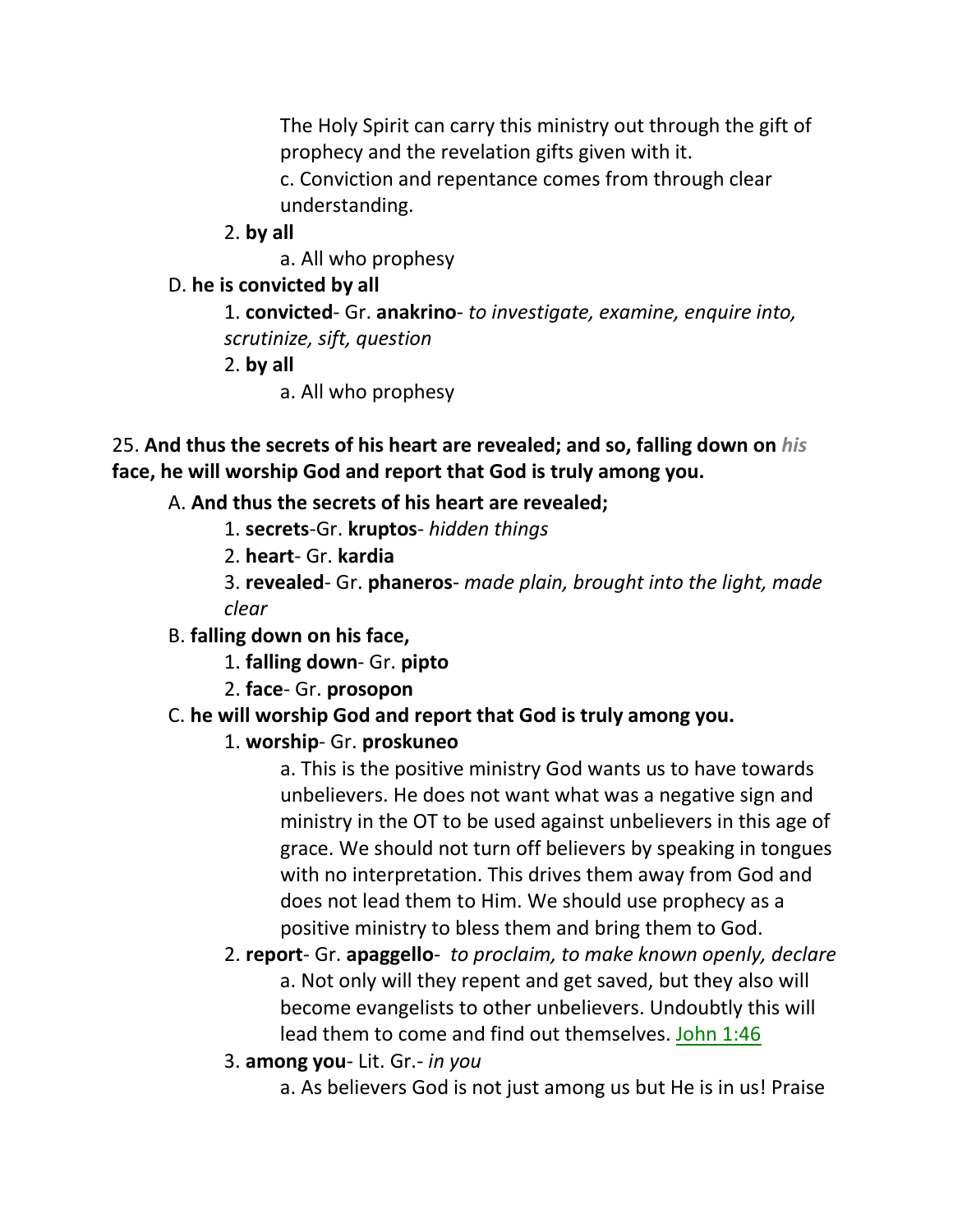God!

26. **How is it then, brethren? Whenever you come together, each of you has a psalm, has a teaching, has a tongue, has a revelation, has an interpretation. Let all things be done for edification.** 

#### A. **How is it then,**

1. The idea is- "what is the conclusion, what should you do?"

### B. **brethren**

1. Again, this is Paul's favorite term to use when giving a corrective or directive word.

#### C. **Whenever you come together,**

1. **come together**- Gr. **sunerchomai**- *pres. tense in the Greekregularly coming together*

a. The early church mostly met in small groups in homes. There usually were no large buildings available for large crowds to meet in. With small gatherings it is much easier and appropriate for each member to share what they had received from the Lord. When a church grows in size it is much more difficult to allow everyone to participate in church like in a small group. That being said many larger churches don't allow any participation from the congregation in the church service. The pastor and musicians do all the ministering and the saints come and just watch and listen. This is not good. The congregation should be given opportunity to minister. b. At our church which is not a small house church we regularly have times for members to give a testimony or minister in the gifts of the Spirit during the worship times. We have a gatekeeper that those who want to give something comes to and they share what they want to give. The gatekeeper will then discern if it is appropriate for the moment. All things are done decently and in order.

c. It may be that when this church gathered together that different people would all get up at the same time to share what they had and those who were attracted to that gathered around them. This would be like a three ring circus which you did not know which one to focus on. This would create chaos when all these activities were taking place together.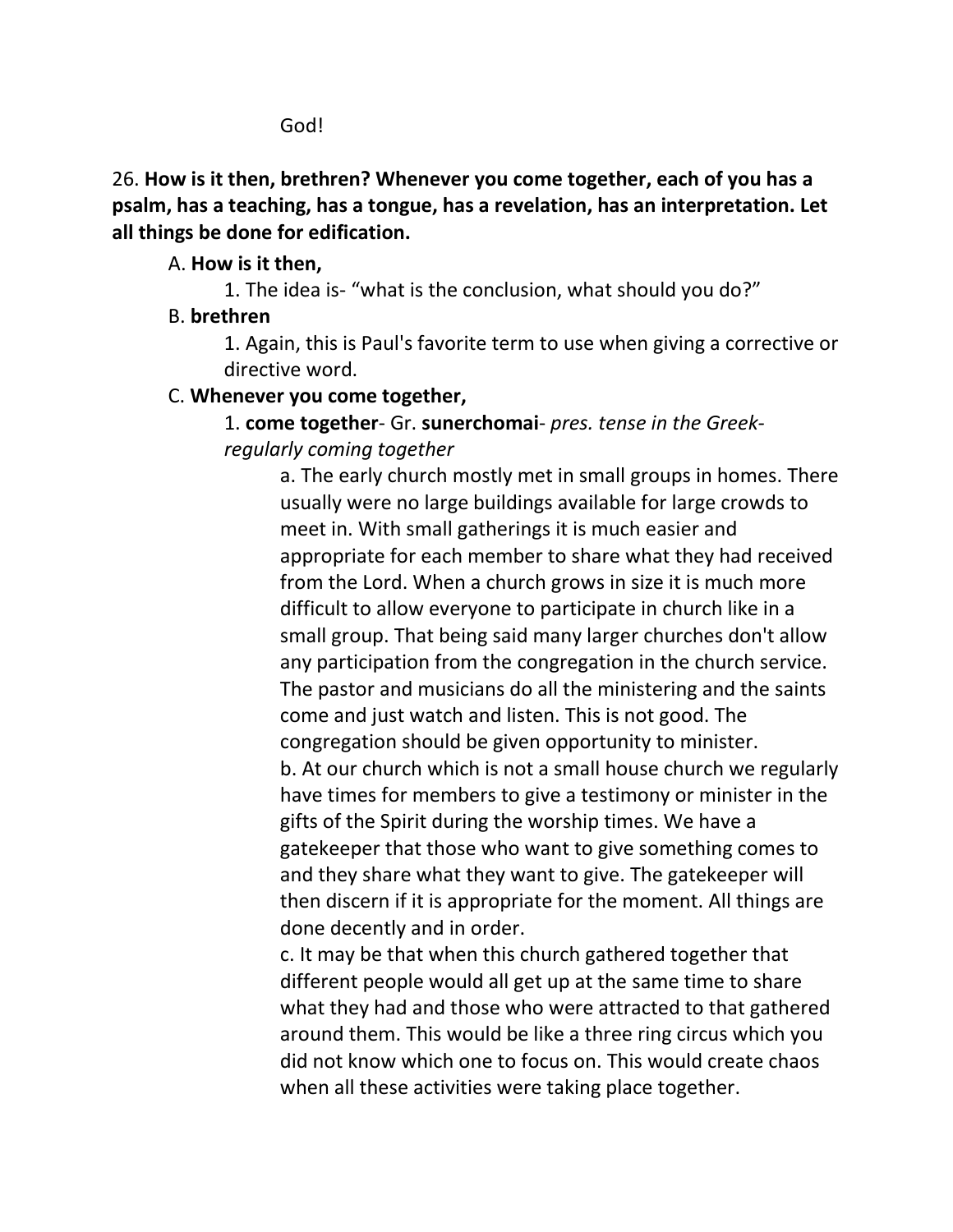d. Small home churches and large churches are both of God. Paul ministered to the church publicly [in larger gatherings] and from house to house [in small groups]. Acts 20:20 If you would like to share your gift with others in a smaller gathering I would advise you to find a small church or home church to do it. However, many are blessed by attending a large church. These churches have more ministries available to serve in and to receive from. Many times larger churches are better equipped to minister to children and youth.

## D. **each of you has a psalm,**

1. **has**- *this word is repeated in this verse and it is in the present tense in the Greek each time*

a. Each believer naturally gravitates to one of these things listed in this verse. Some just want to worship. Some just want teaching. Some just want to speak in tongues. Others just want to share their revelation that got from the Spirit. We need a good balance of all these.

3. **psalm**- Gr. **psalmos**- *song accompanied with music*

### E. **has a teaching,**

## 1. **teaching**- Gr. **didaskalia**

a. This comes from the study of the Word of God. The Word of God is profitable for teaching. 2 Tim. 3:16

## F. **has a tongue,**

## 1. **tongue**- Gr. **glossa**

## G. **has a revelation,**

# 1. **revelation**- Gr. **apokalupsis**- *to take off the cover, revealing of some that that was concealed*

a. When you receive a revelation it is a truth that was previously concealed to you. That does not mean that it has not been revealed to or is not known by others.

b. This does not come by study but by direct revelation of God.

## H. **has an interpretation**

# 1. **interpretation**- Gr. **hermeneia**- *interpretation, explanation*

## I. **Let all things be done for edification**

## 1. **done**- Gr. **ginomai**- *to become, come to be*

a. All things shared in a church service should begin and spring from the desire to build up and bless others, not for personal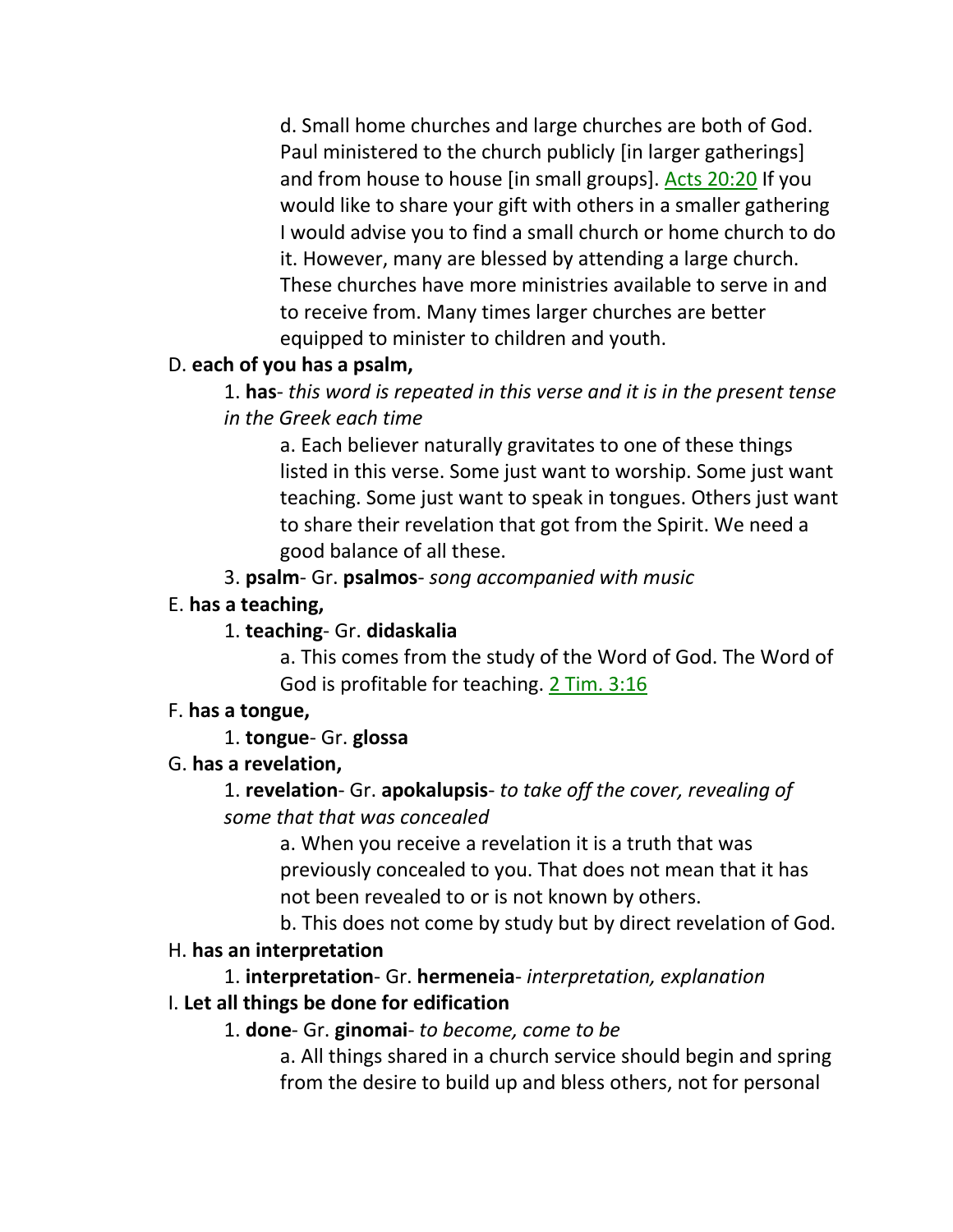gain or attention.

### 2. **edification**- Gr. **oikodomeo**- *to build up*

a. This is the reason Paul said we should especially seek to prophecy because the main purpose of the gift is for edification. vs. 3

27. **If anyone speaks in a tongue,** *let there be* **two or at the most three,** *each* **in turn, and let one interpret.** 

#### A. **If anyone speaks in a tongue,**

- 1. **speaks** Gr. **laleo**
- 2. **tongue** Gr. **glossa**

### B. **let there be two or at the most three,**

- 1. **two** Gr. **duo**
- 2. **three** Gr. **treis**
	- a. Testimony is in the mouth of two or three witnesses.

b. We should not have more than three messages given out to the congregation. Why? Because we humans can't remember more than that! If we have ten messages given in a service we will probably forget most of them! We will probably only really catch and remember three of them.

### C. **each in turn,**

## 1. **in turn**- Gr. **ana meros**- *severally in parts*

a. When the Spirit is truly inspiring the use of the gifts in a service the words given will add to each other. Each one provides one part to the whole.

b. This should be done in turn. This implies that multiple people were attempting to speak out in tongues at the same time in the church services. This is chaos and disorder. God is not the author of confusion! Vs 33

### D. **and let one interpret**

## 1. **interpret**- Gr. **diermeneuo-** *to explain thoroughly*

a. This is of course is to be done by one with the gift of interpretation of tongues.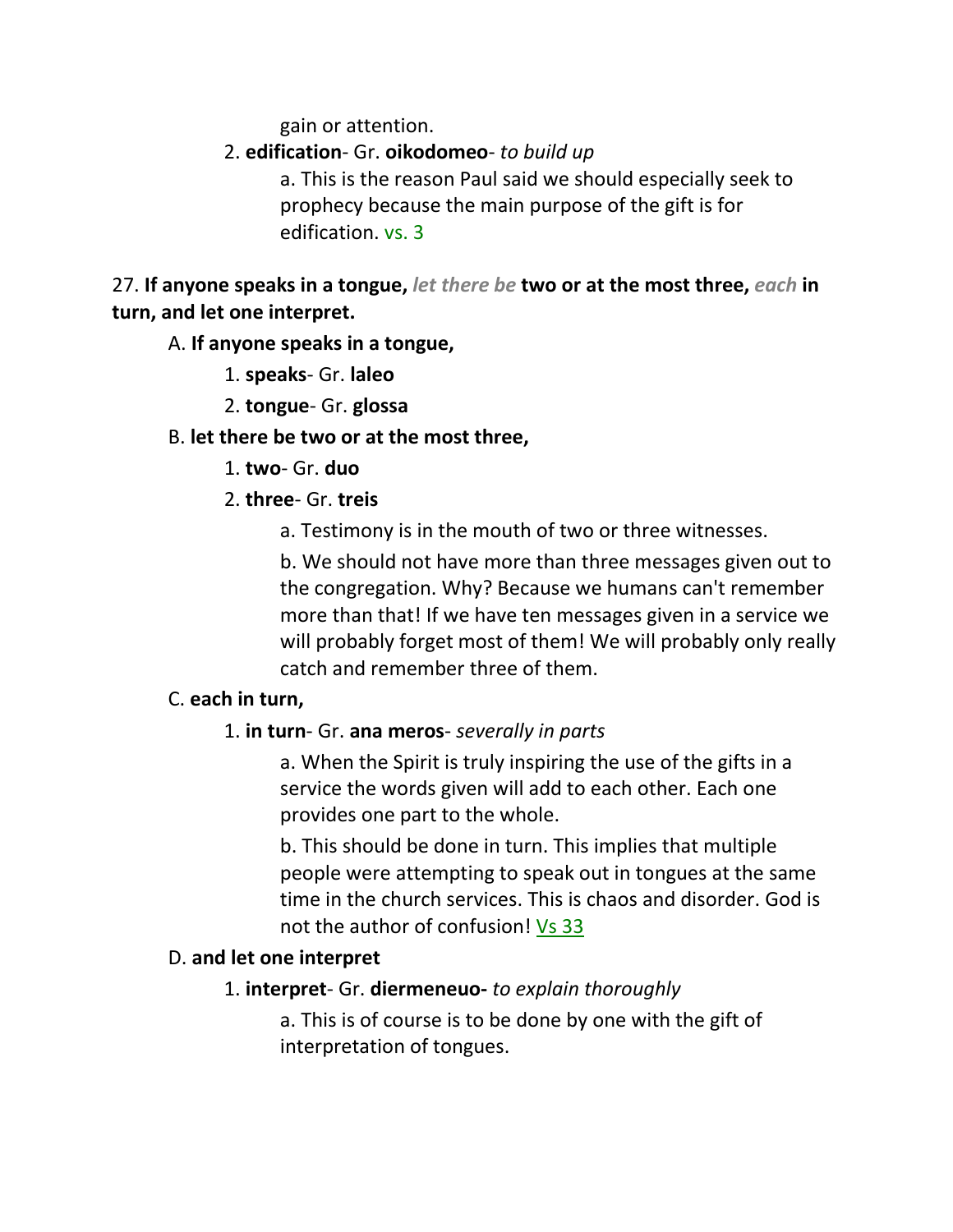## 28. **But if there is no interpreter, let him keep silent in church, and let him speak to himself and to God.**

### A. **But if there is no interpreter,**

### 1. **interpreter**- Gr. **diermeneutes**- *one who explains or interprets*

a. If you give out a message in tongues in the church service and no one interprets it then that is out of line scripturally. In this case you are to pray so that you can interpret it. 1 Cor. 14:13 If you are not comfortable with that then you need to not give the tongue in the first place.

### B. **let him keep silent in church,**

## 1. **keep silent**- Gr. **sigao**

a. Some think when the Spirit moves on you that you must give out what he gives you. This is not the case. You might feel you have a tongue to give but if there is no one who has the gift of interpretation of tongues, you are to remain silent or you can step out and interpret it yourself. If you hold it then you can release that tongue later when there is one present.

#### 2. **in church**

a. This verse speaks of the church service. However, at home let her fly man! Don't keep silent. Pray for hours in tongues if you want!

### C. **and let him speak to himself and to God**

### 1. **speak**- Gr. **laleo**

### 2. **to himself**

a. This means to speak quietly to yourself under your breath and not where others can hear you.

### 3. **to God**

a. This means to speak to God in your prayer language. Vs. 2

### 29. **Let two or three prophets speak, and let the others judge.**

### A. **Let two or three prophets speak,**

### 1. **two or three**

- a. Again, this is the number for testimony in the bible.
- b. Again, we can't remember more than three messages given.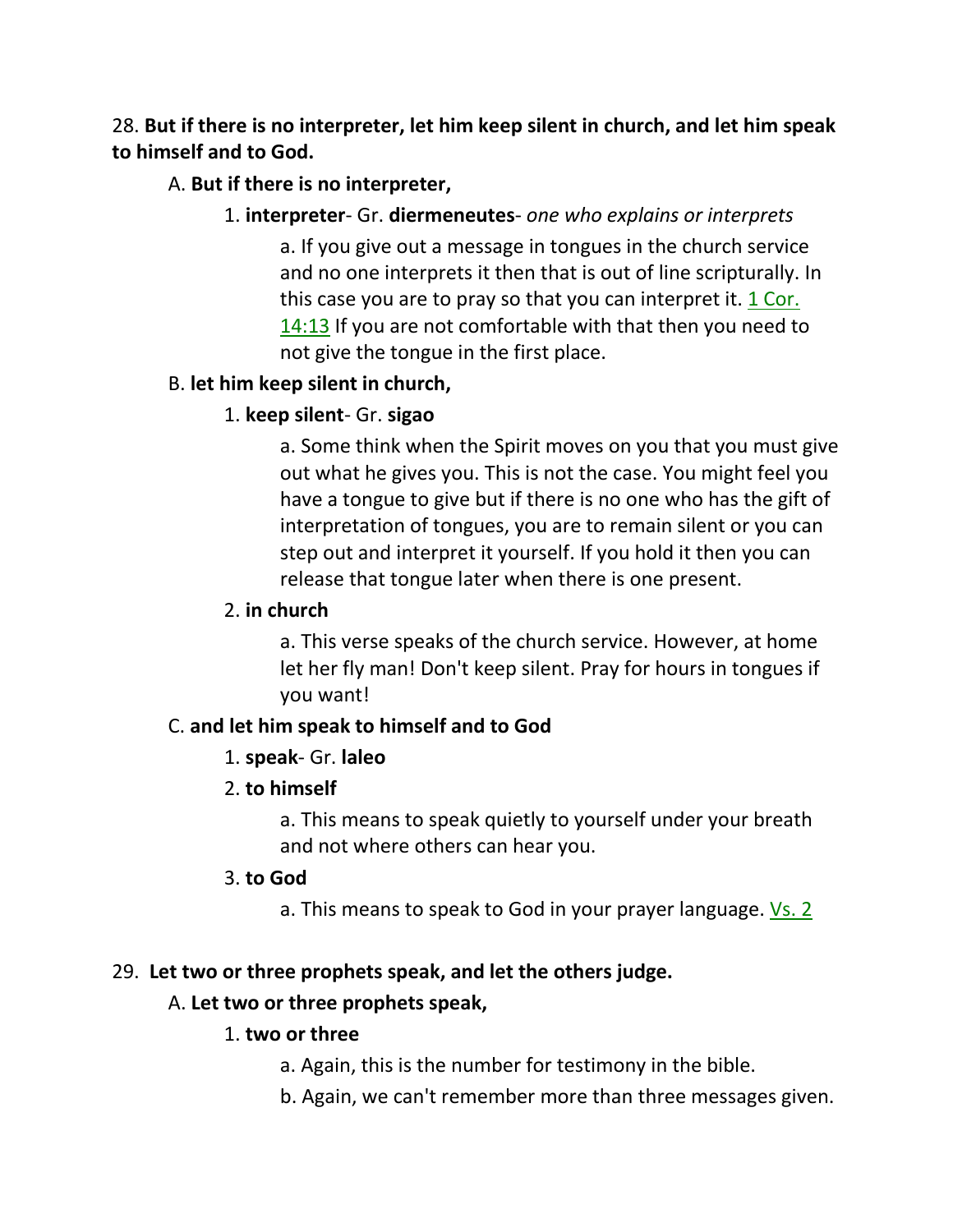c. It is unclear if there should be at most three messages given in a church service which could be a combination of tongues and prophecy, or if a maximum of six messages is allowedthree of tongues and three of prophecy. I tend to hold to a total of three in combination due to the fact we can't remember more than three usually.

### 2. **prophets**- Gr. **prophetes**

a. It is unusual to have multiple genuine prophets in your congregation. Corinth was blessed with a multitude of spiritual gifts!

b. Some think that carnality will make the Spirit leave. Notice all the mess Paul had to clean up in the church in this letter but also notice that all the spiritual gifts were still flowing through these carnal believers. The gifts come by grace not our personal merit or holiness!

### 3. **speak**- Gr. **laleo**

## B. **and let the others judge**

1. **judge**- Gr. **diakrino**- *to distinguish, decide, judge*

a. We are to judge all spiritual gifts by the unchanging standard of the Word of God. If it is not in line with the Word then correction should be made in the service and it needs to be discarded.

b. The "others" here are those in church leadership and those discerning in the congregation, not just other prophets.

c. It is noble to judge what you hear against what the Word says. Acts 17:11

### 30. **But if** *anything* **is revealed to another who sits by, let the first keep silent.**

## A. **But if anything is revealed to another who sits by,**

- 1. **revealed** Gr. **apokalupto**
- 2. **to another**

a. To another prophet

- 3. **sits by** Gr. **kathemai**
- B. **let the first keep silent**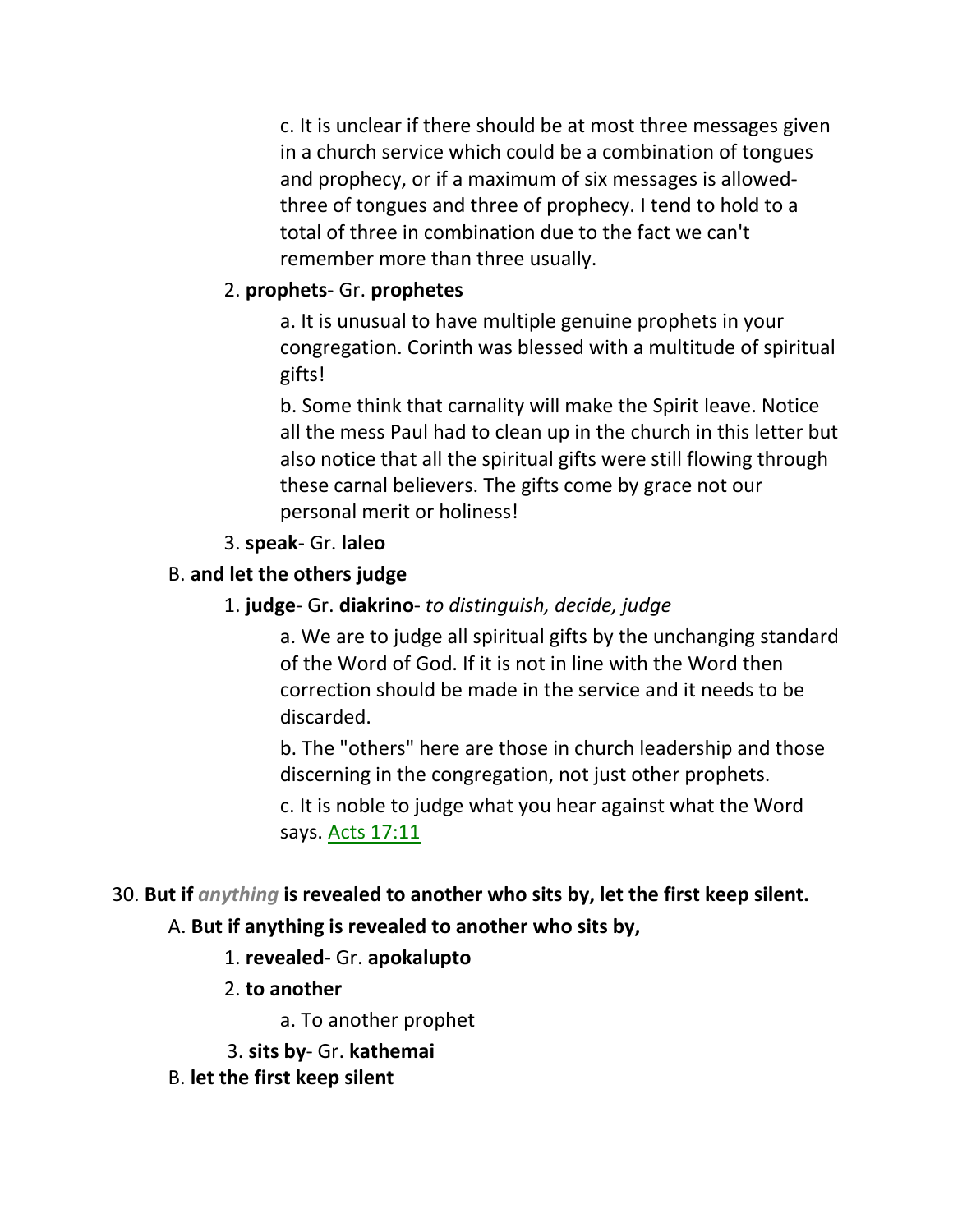### 1. **first**

### 2. **keep silent**

a. This was a correction of having multiple people speaking at one time which was apparently happening. This means that no one person was the hog all the ministry time when it came to the gifts of the Spirit.

b. This also teaches us that we don't **HAVE** to give out what the Spirit put in our heart. Some say they could not help give out their message because the Spirit made them do it. This is false. The Spirit does not make you do anything. He does not possess you like a demon would and make you do things.

c. I have seen people physically jerk and claim they had no control over it and the Spirit was causing it. This is a lie. Either you are making that up to look more spiritual or a demon is involved. I am sure if anyone would say they were controlled by the Holy Spirit it would be Jesus. I can't image Him walking around jerking and twitching uncontrollably.

# 31. **For you can all prophesy one by one, that all may learn and all may be encouraged.**

## A. **For you can all prophesy one by one,**

## 1. **all prophesy**

a. Since one person was not to hog all the time, it would give the possibility for any of those in the congregation to prophesy. Of course, Paul just set the limit of three prophesying in any one meeting.

## 2. **one by one**

a. Again this admonition shows that multiple people were getting up and speaking all at once. A church service at Corinth was an interesting event!

b. The only thing driving people to get up and speak while others were speaking was selfishness and a desire to be seen and heard. The gifts are to bless other people.

## B. **that all may learn and all may be encouraged**

1. **all**- Gr. **pas**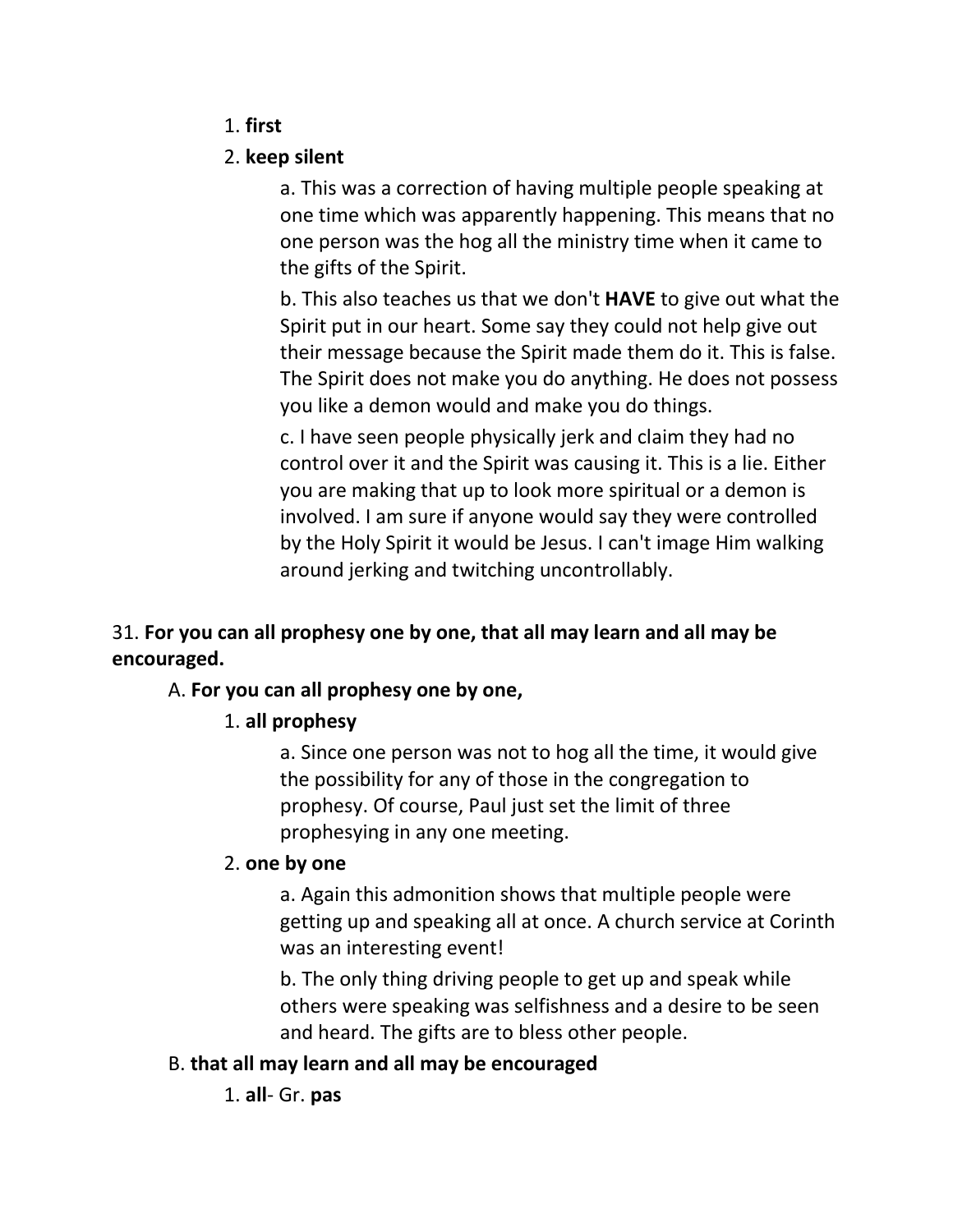#### 2. **learn**- Gr. **manthano**

### 3. **encouraged**- Gr. **parakaleo**

a. Bottom line to the gifts is that everyone learns and are encouraged. They are not for personal show or to be seen and recognized.

### 32. **And the spirits of the prophets are subject to the prophets.**

### A. **spirits**- Gr. **pneuma**

 1. The "spirits of the prophets" contains the idea that the spiritual gifts of the prophets are subject to the prophets' control. -Andrew Wommack's Living Commentary.

## B. **prophets**- Gr. **prophetes**

1. A very important principle is set forth in verse 32. Reading between the lines, we suspect that the Corinthians had the false idea that the more a man was possessed by the Spirit of God, the less selfcontrol he had. They felt that he was carried away in a state of ecstasy and they contended, that the more spirit, the less intelligence or self-consciousness there would be. To them, a man under the control of the Spirit was in a state of passivity, and could not control his speech, the length of time he spoke, or his actions in general. Such an idea is thoroughly refuted by the passage of Scripture before us. **The spirits of the prophets are subject to the prophets.** That means that he is not carried away without his consent, or against his will. He cannot evade the instructions of this chapter on the pretense that he just couldn't help it. He himself can determine when or how long he should speak. -Believers Bible Commentary

### C. **subject-** Gr. **hupotasso**- *to arrange under*

1. The gifts of the Spirit should be tempered by the fruit of the Spirit. One of those fruits is self-control. The Spirit will never leave you out of control and make you do things against your will.

## 33. **For God is not** *the author* **of confusion but of peace, as in all the churches of the saints.**

## A. **For God is not the author of confusion but of peace,**

1. **author**- *Not in Greek- omit*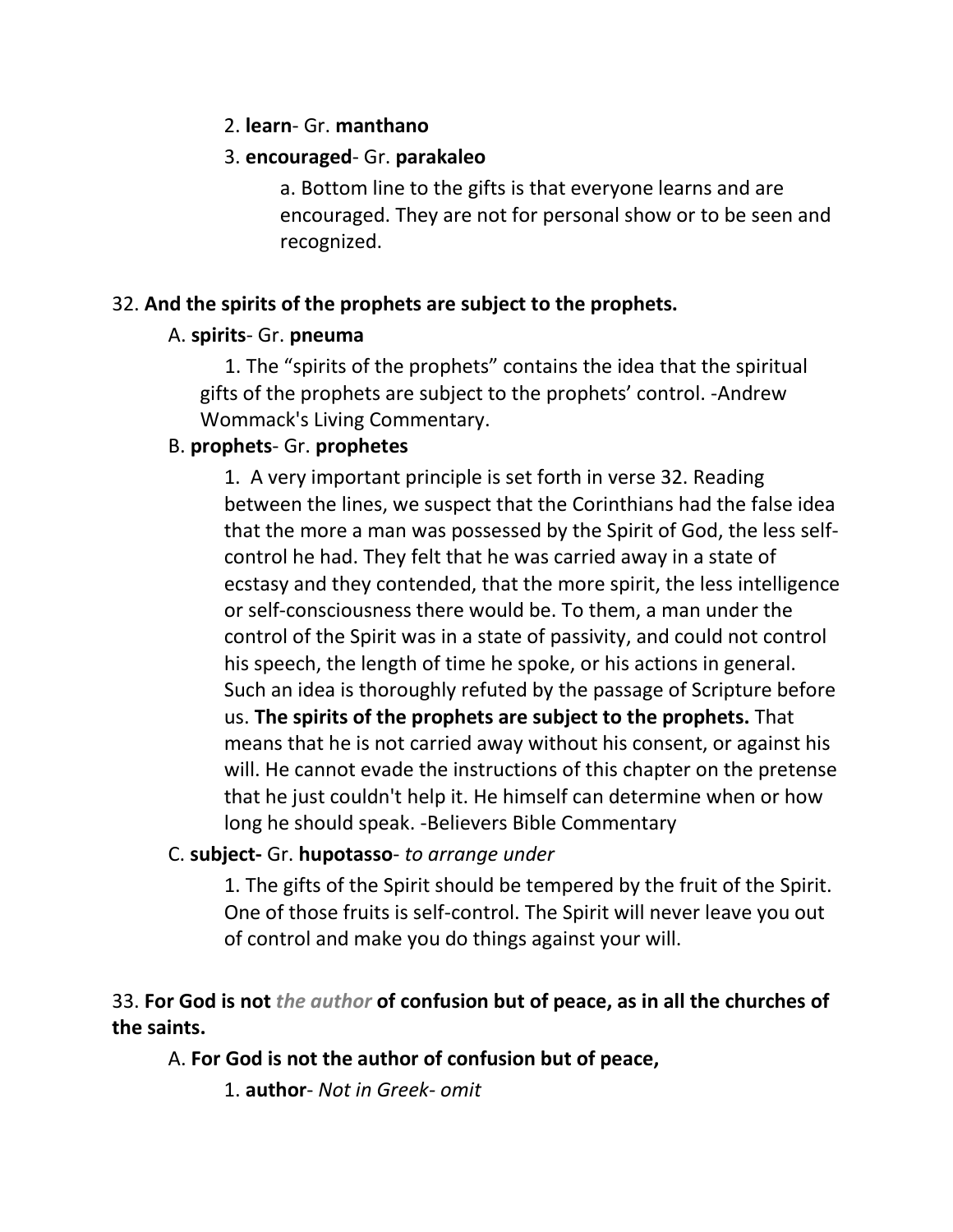### 2. **confusion**- Gr. **akatastasia**- *instability, disorder*

a. Some churches allow chaos in their services and they blame God for it. God had nothing to do with that. One of the Spirit's ministries is to bring chaos into order. Gen. 1:2

### 3. **peace**- Gr. **eirene**

### B. **as in all the churches of the saints**

### 1. **all the churches**- Gr. **ekklesia**

a. God wants all churches of all denominations to be orderly, even the Pentecostal/Charismatic bunch!

### 2. **saints**- Gr. **hagios**- *holy ones*

a. Again, the primary purpose for our church services is for the edification and equipping of the saints, not as an evangelistic tool. We are to equip the saints to go out of the church and win the lost and then bring them in to disciple them.

## 34. **Let your women keep silent in the churches, for they are not permitted to speak; but** *they are* **to be submissive, as the law also says.**

### A. **Let your women keep silent in the churches,**

### 1. **women**- Gr. **gune**- *wives*

a. As we saw in chapter 11 there is only one word for women and wives in the Greek. It is the word gune. You must see by the context which is being referred to. Here we see taken in context of the next verse this is speaking of the wives. The next verse says they [the women addressed in vs. 34] are to ask their **husbands** at home.

- 2. **silent** Gr. **sigao** *to be silent, still*
- 3. **in the churches**
	- a. In the church services

### B. **for they are not permitted to speak,**

### 1. **permitted-** Gr. **epitrepo**- *allowed*

### 2. **speak**- Gr. **laleo**

a. This is addressed to the fairer and more talkative sex. It is not proper for the ladies to be talking during the church service.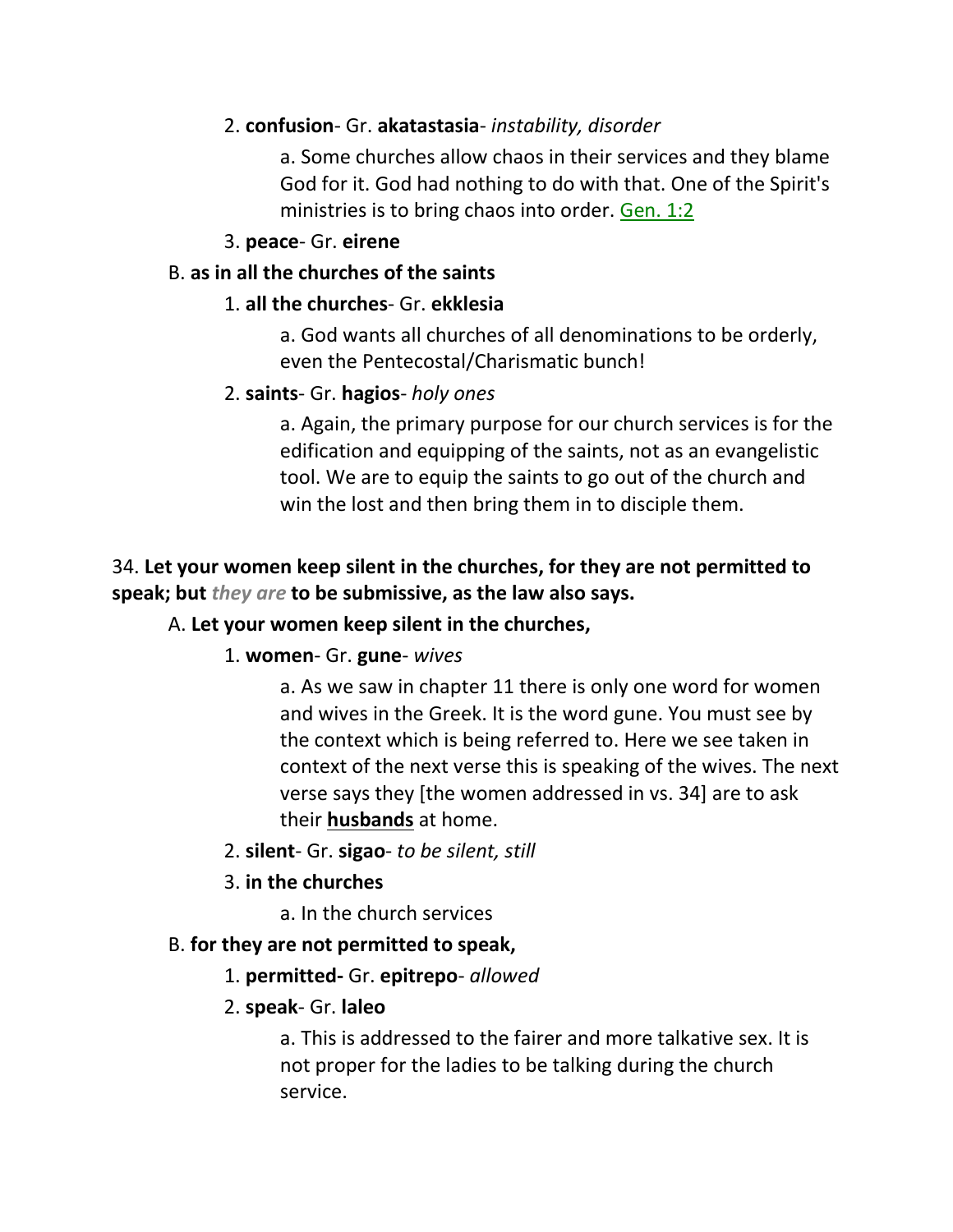b. This is obviously is being brought up because of disruption occurring in the services by the wives talking either among themselves or in trying to communicate with their husbands who were segregated in a different seating section in the church as the habit was in the early church and synagogues.

c. This does not mean women could not participate in the church service. In chapter 11 Paul talks about women both praying and prophesying at church. 1 Cor. 11:6

#### C. **but they are to be submissive,**

#### 1. **submissive**- Gr. **huptasso**- *to arrange under*

a. Wives are to be submissive to their husbands. Not all women are to be submissive to all men. In this verse the women addressed are wives not women in general.

b. As we saw in chapter 11 some women were enjoying their new found freedom in Christ and were going against the established custom of the day and were taking off their head coverings in the church. This was scandalous for that day. Some wives were not showing their husbands proper respect and wanted to teach their husband or discuss the word with their husbands right in the service bring disruption and distraction.

#### D. **as the law also says**

#### 1. **law**- Gr. **nomos**

a. Gen. 3:16

## 35. **And if they want to learn something, let them ask their own husbands at home; for it is shameful for women to speak in church.**

### A. **And if they want to learn something,**

- 1. **want** Gr. **thelo**
- 2. **learn** Gr. **manthano**

a. This is the context for the previous verse that admonishes women to remain silent in the church. It was not absolute silence where they could not participate at all, but what is referred to is the habit of the wives calling over to where their husbands were sitting and asking them questions about what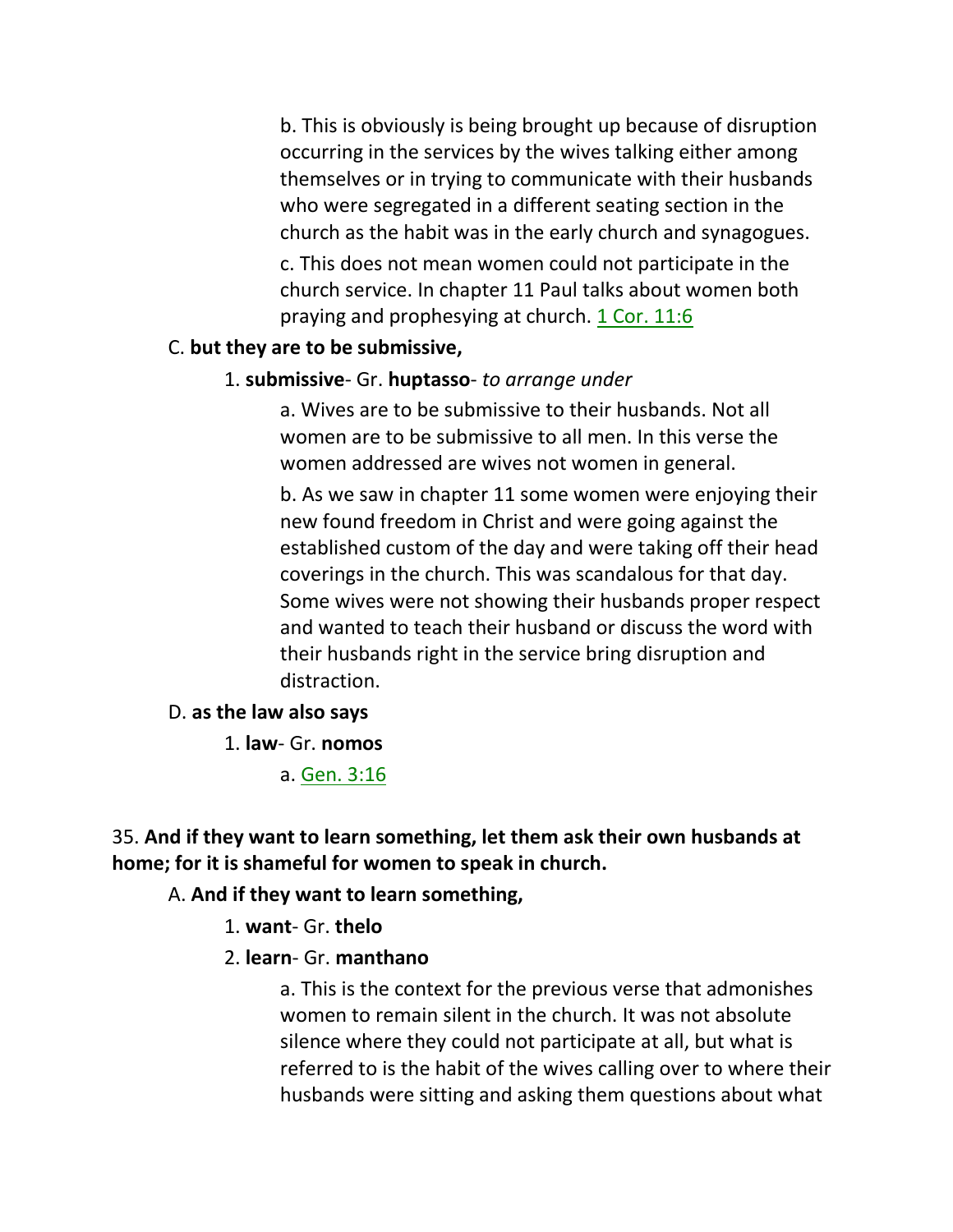was being discussed. They also may have joined in on the freefor-all and were getting up speaking in tongues or prophesying when others were attempting to do so as well.

b. In the OT women were treated as second class citizens. They were not even allowed in the synagogue. Only in the NT and with the introduction of Christianity were women given a new status and freedom in public gatherings. Now women who had no religious instruction at all were invited into services for the first time. They of course would not be as conversant as their husbands on spiritual matters and would be curious and would want to question their husbands on what they heard. Paul is saying here that it is good to get your questions answered, but just do it at home and don't disrupt the church service.

#### B. **let them ask their own husbands at home;**

- 1. **ask** Gr. **eperotao** *to interrogate, inquire*
- 2. **own husbands**

a. This shows that the women addressed in this section of scripture is talking about wives and not women in general.

#### 3. **home**

#### C. **for it is shameful for women to speak in church**

- 1. **shameful** Gr. **aischron** *a shameful thing*
- 2. **speak** Gr. **laleo**
- 3. **church**
	- a. In the church service.

36. **Or did the word of God come** *originally* **from you? Or** *was it* **you only that it reached?** 

#### A. **Or did the word of God come originally from you?**

#### 1. **come originally from you**- Gr. **exerchomai**- *to come out from*

a. Basically Paul is saying, "Are you God? Do you think you have a better way of doing things than God?"

b. I think all of us in different times in our life and in different ways thought we knew better than God. This is pride and deception. Some would not like what Paul was saying here, but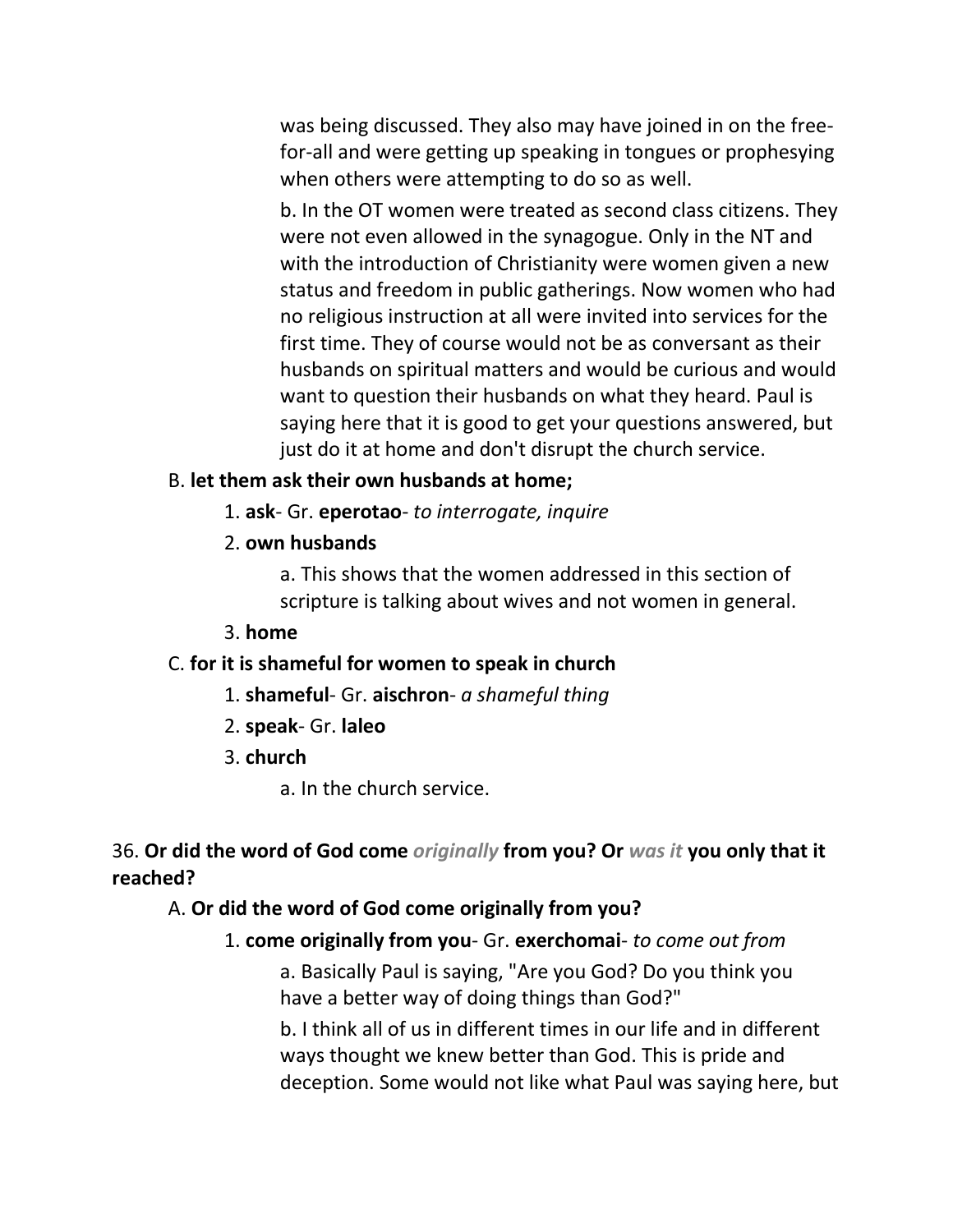they needed to conform their life to it because it was the Word of God.

### B. **Or was it you only that it reached?**

- 1. **only**
	- a. Exclusivity is a sign of pride. This was a problem at Corinth.

### 2. **reached**- Gr. **katantao**- *to arrive at*

a. We don't have exclusive rights to the Word of God. It belongs to everyone.

## 37. **If anyone thinks himself to be a prophet or spiritual, let him acknowledge that the things which I write to you are the commandments of the Lord.**

## A. **If anyone thinks himself to be a prophet or spiritual,**

## 1. **thinks**- Gr. **dokeo**- *to seem, or consider*

## 2. **prophet**- Gr. **prophetes**

a. That is a problem in the church. There are many people styling themselves as prophets. Just because you print off a business card with the title Prophet on it does not make you one! There are a lot of non-profit prophets!

b. The hall-mark of a true prophet is that He agrees with the Word of God and never contradicted it.

## 3. **spiritual**- Gr. **pneumatikos**

a. I am sure there would not be many in Corinth that didn't think they were spiritual. Just because you are used in the gifts does not make you spiritual. Paul called this bunch carnal and babies. 1 Cor. 3:1

b. A hall-mark of a spiritual person is that they have modeled and conformed their life to the Word of God by the power of the Spirit. You never get so spiritual that the Word of God does not apply to you. The fruit of the Spirit is more a sign of maturity than being used in the gifts of the Spirit.

# B. **let him acknowledge that the things which I write to you are the commandments of the Lord.**

- 1. **acknowledge** Gr. **epiginosko** *to receive revelation knowledge*
	- a. Many were claiming to have revelation knowledge from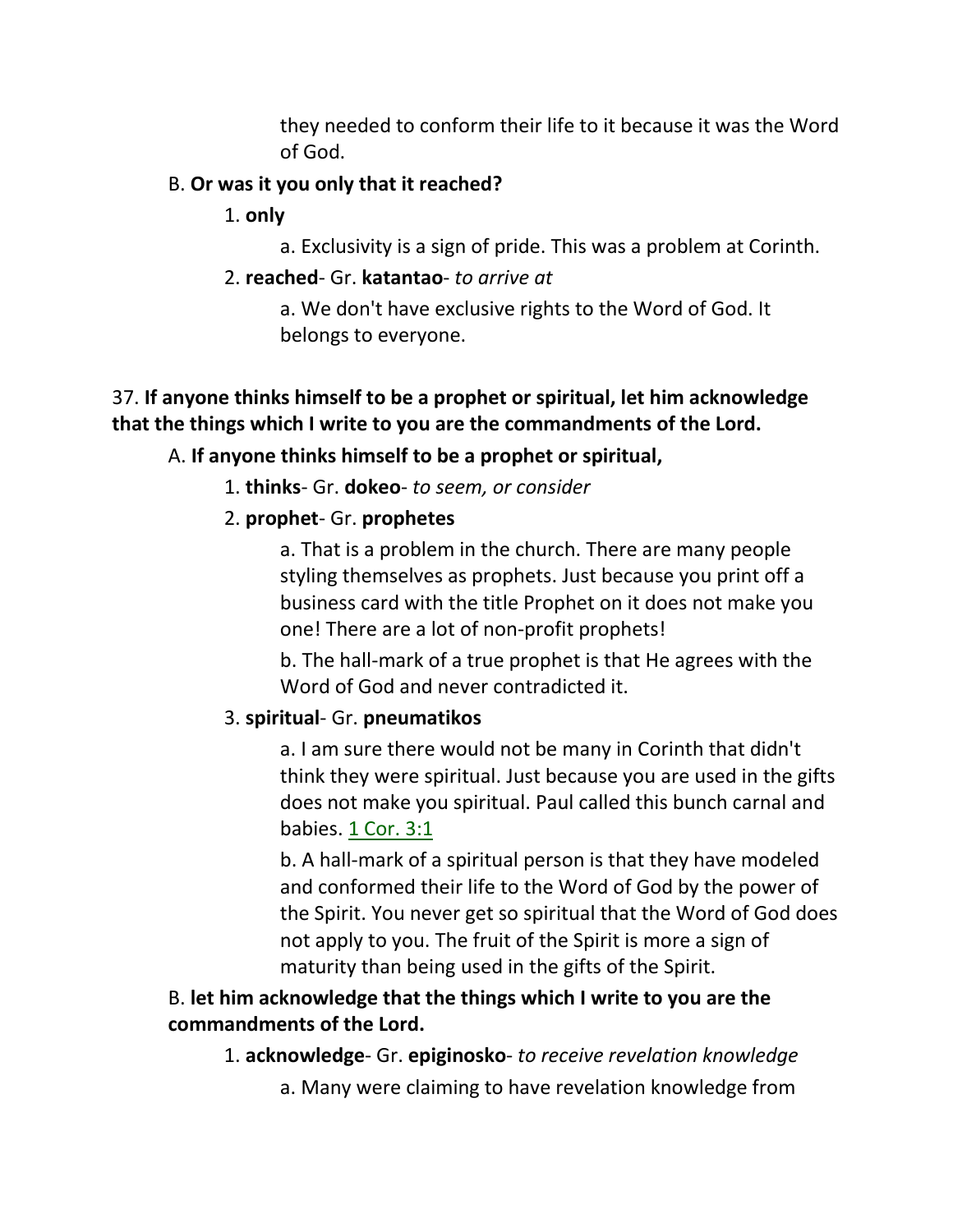God. Paul is saying tongue and cheek here that they should also get this revelation from God- that what he has said was from God!

- 2. **write** Gr. **grapho**
- 3. **commandments** Gr. **entole**
- 4. **Lord** Gr. **kurios**
	- a. The Lord Jesus

b. Jesus did not comment on these issues during His earthly ministry. Tongues were not even used during his earthly ministry. Obviously, what Paul was writing in this chapter was direction the Lord had given to him for the churches by direct revelation. Once it was written down it became scripture to be followed by all the churches.

#### 38. **But if anyone is ignorant, let him be ignorant.**

### A. **But if anyone is ignorant,**

### 1. **ignorant**- Gr. **agnoeo**- *not knowing, to ignore*

a. There are two types of ignorant people. The first type is ones that have not been taught. The second type is willful ignorant because they ignore the truth. They are stubborn and refuse to listen. I call these people- "knucklers". You can rap your knuckles on their noggin' and they still don't get it.

b. Paul is speaking of those who ignore his directions in this letter.

### B. **let him be ignorant**

1. Paul is saying here that those who ignore what he had written should be ignored and not recognized.

2. Some people will refuse to listen to God or anyone else. These people will end up eating the fruit of their own stupidityy and reaping negative consequences.

## 39. **Therefore, brethren, desire earnestly to prophesy, and do not forbid to speak with tongues.**

A. **Therefore,**